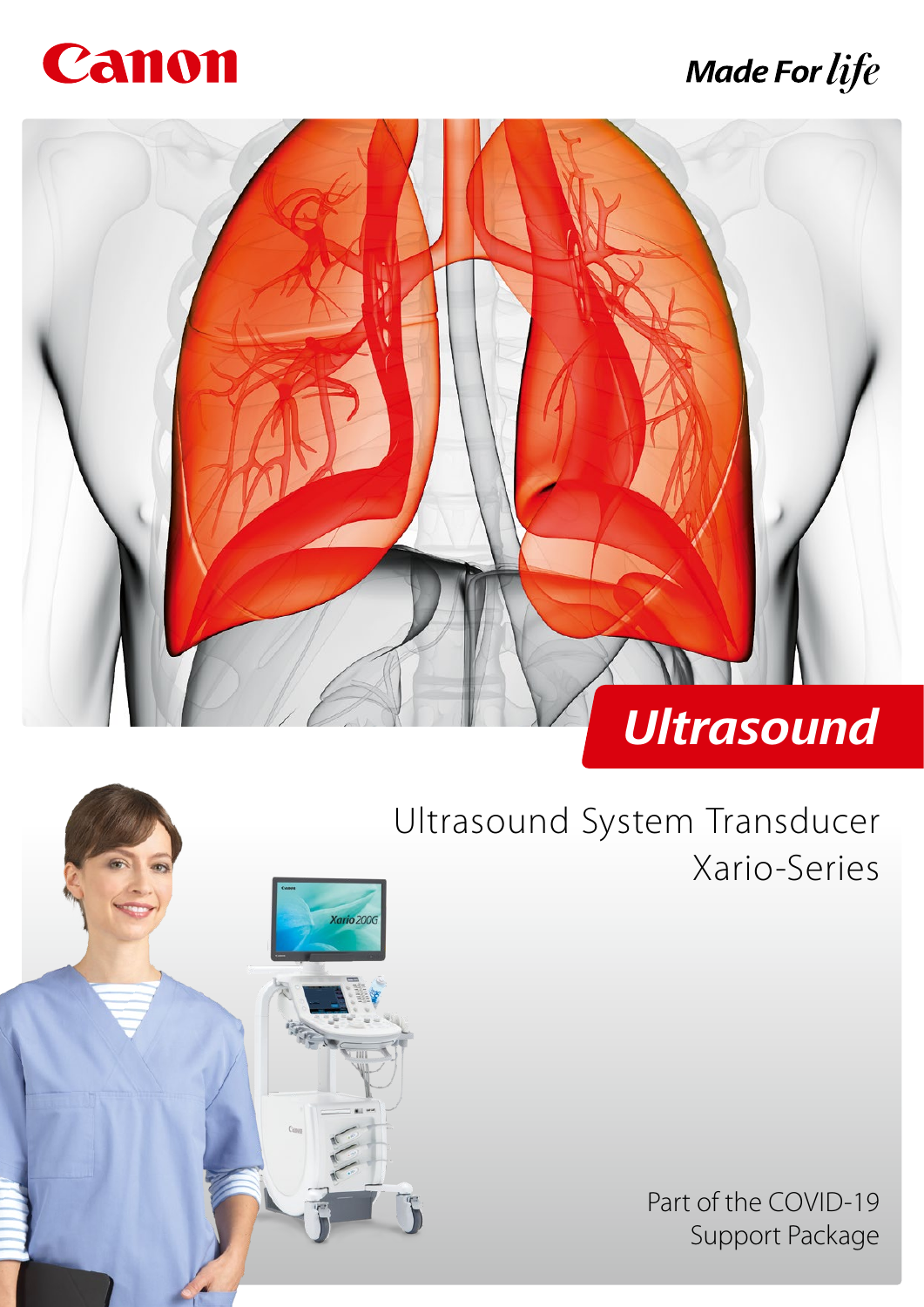## **Guidelines for cleaning, disinfection, and sterilization of transducers**

This manual describes the cleaning, disinfection, and sterilization procedures for the ultrasound transducer. For the operating precautions and procedures for the transducers, refer to the operation manual for each transducer.

### **Trademarks**

This manual may include trademarks or registered trademarks of companies other than Canon Medical Systems.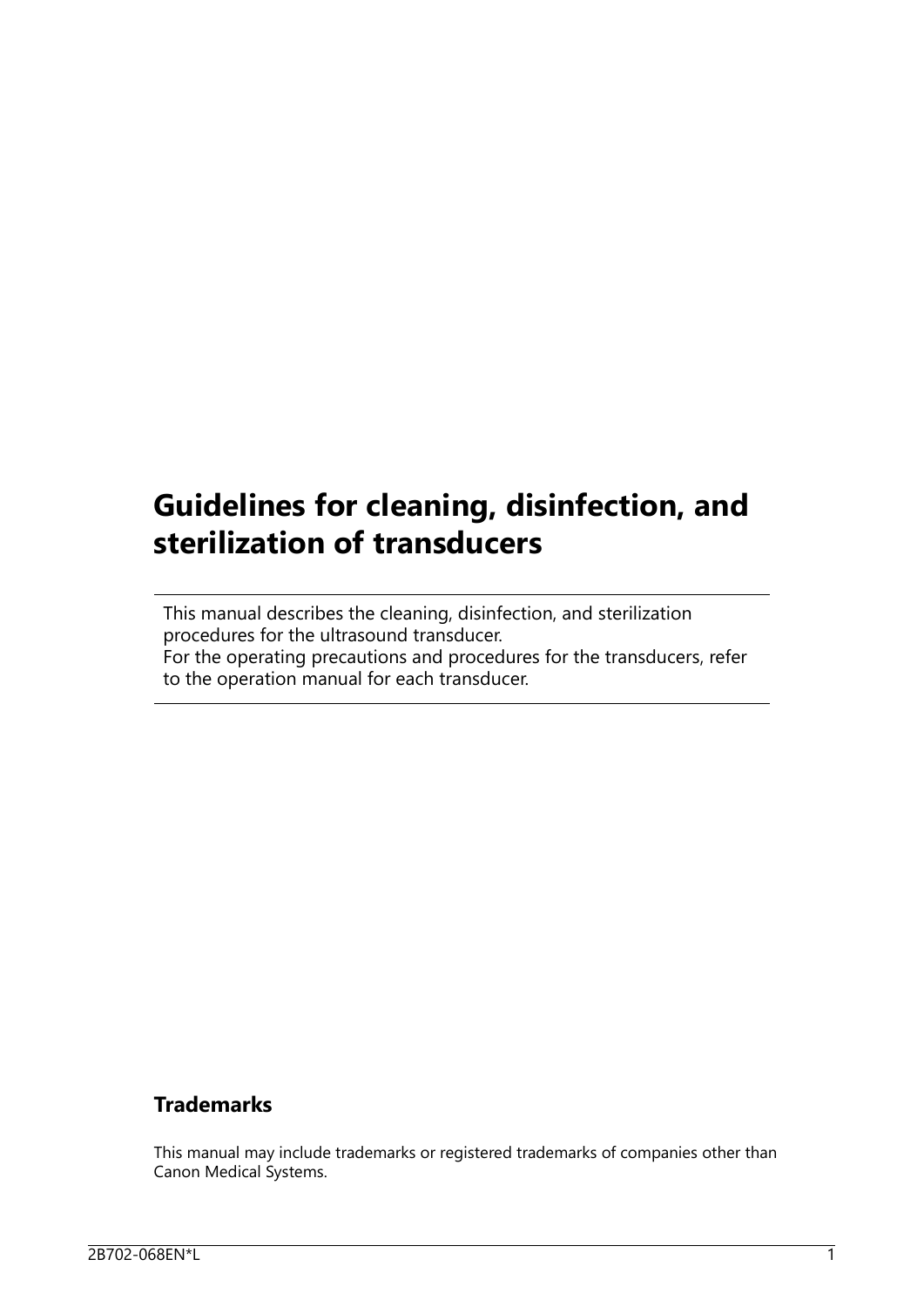## **1. Safety Precautions**

## **1.1 Meaning of Signal Words**

In this manual, the signal words **DANGER, WARNING, CAUTION**, and NOTICE are used regarding safety and other important instructions. The signal words and their meanings are defined as follows. Please understand their meanings clearly before reading this manual.

| Signal word             | Meaning                                                                                                        |
|-------------------------|----------------------------------------------------------------------------------------------------------------|
| $\bigtriangleup$ DANGER | Indicates an imminently hazardous situation which, if not<br>avoided, will result in death or serious injury.  |
| <b>AWARNING</b>         | Indicates a potentially hazardous situation which, if not<br>avoided, could result in death or serious injury. |
| $\triangle$ CAUTION     | Indicates a potentially hazardous situation which, if not<br>avoided, may result in minor or moderate injury.  |
| <b>NOTICE</b>           | Indicates a potentially hazardous situation which, if not avoided,<br>may result in property damage.           |

### **1.2 Safety Precautions**

Observe the following precautions to ensure the safety of patients as well as operators when performing cleaning, disinfection, or sterilization of the transducer.

| Never immerse the transducer connector or any other non-<br><b>WARNING</b><br>waterproof sections into liquids such as water or cleaning solution.<br>Immersion may cause electric shock.<br>Refer to the tables and figures in section 3 for the immersible<br>range of each transducer model. |                                                                                                                                                                                                                             |  |  |  |  |
|-------------------------------------------------------------------------------------------------------------------------------------------------------------------------------------------------------------------------------------------------------------------------------------------------|-----------------------------------------------------------------------------------------------------------------------------------------------------------------------------------------------------------------------------|--|--|--|--|
|                                                                                                                                                                                                                                                                                                 |                                                                                                                                                                                                                             |  |  |  |  |
| $\Lambda$ CAUTION                                                                                                                                                                                                                                                                               | 1. Precautions concerning cleaning, disinfection, and sterilization.                                                                                                                                                        |  |  |  |  |
|                                                                                                                                                                                                                                                                                                 | 1) Observe the following precautions to prevent infection.                                                                                                                                                                  |  |  |  |  |
|                                                                                                                                                                                                                                                                                                 | • Wear protective gloves when performing cleaning.*                                                                                                                                                                         |  |  |  |  |
|                                                                                                                                                                                                                                                                                                 | • Wear sterile protective gloves when performing disinfection<br>or sterilization.*                                                                                                                                         |  |  |  |  |
|                                                                                                                                                                                                                                                                                                 | • Wear new protective gloves each time cleaning, disinfection,<br>and sterilization are performed.                                                                                                                          |  |  |  |  |
|                                                                                                                                                                                                                                                                                                 | • Clean the transducer before and after examination.<br>Disinfect or sterilize the transducer as required.                                                                                                                  |  |  |  |  |
|                                                                                                                                                                                                                                                                                                 | • Note that local regulations may require that the transducer be<br>disinfected before sterilization.                                                                                                                       |  |  |  |  |
|                                                                                                                                                                                                                                                                                                 | • Sterilize the transducer and biopsy adaptor before and after<br>an ultrasound-guided biopsy procedure is performed.<br>Failure to do so may result in the transducer and biopsy<br>adaptor becoming sources of infection. |  |  |  |  |
|                                                                                                                                                                                                                                                                                                 | Refer to the FDA's March 29, 1991 Medical Alert on Latex<br>*<br>Products.                                                                                                                                                  |  |  |  |  |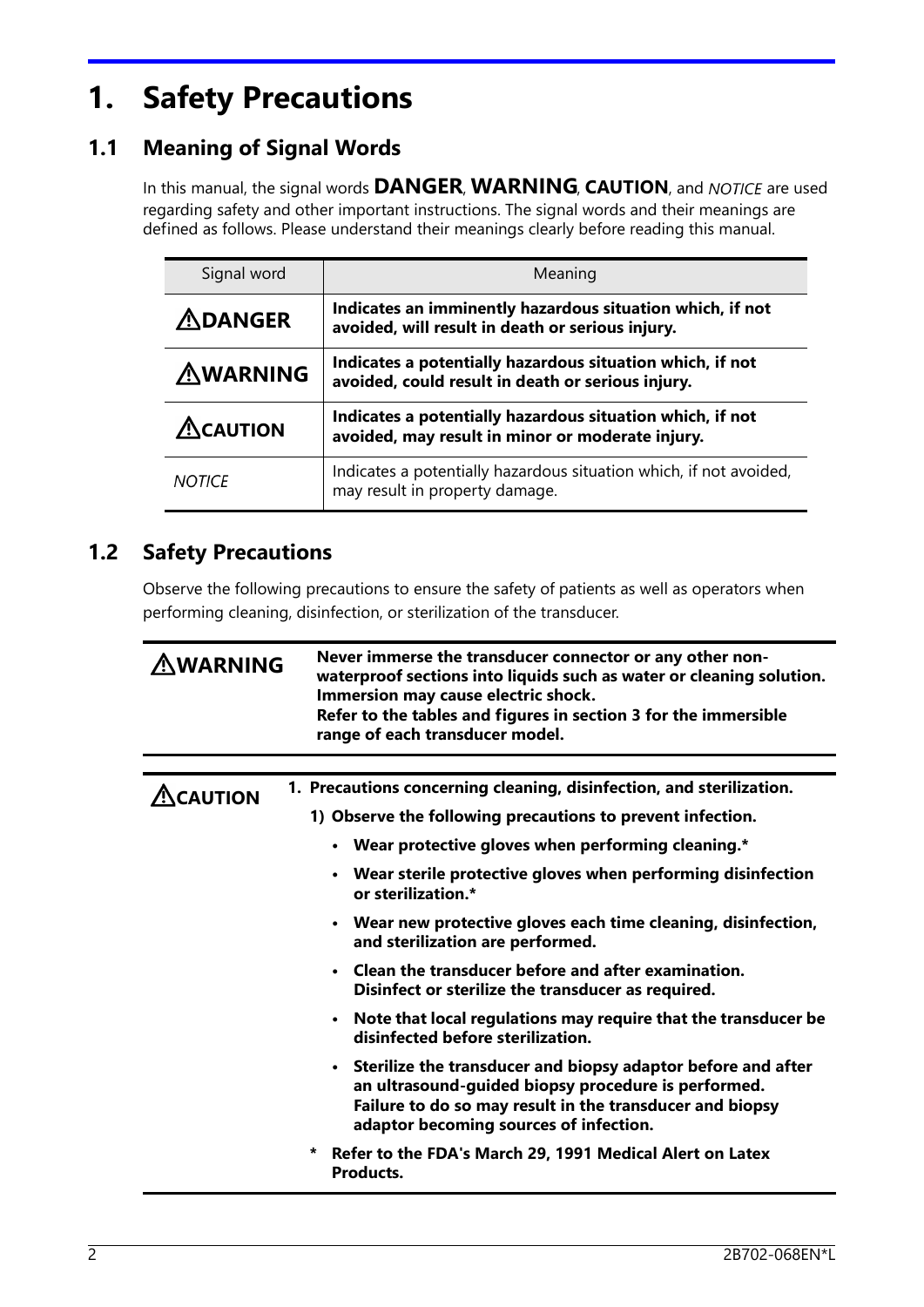| $\triangle$ CAUTION | 2) After cleaning, rinse the transducer thoroughly with purified<br>water to remove all chemical residues. After disinfection, rinse<br>the transducer thoroughly with sterile or deionized water to<br>remove all chemical residues.<br>Chemical residues on the transducer may be harmful to the<br>human body.                                               |
|---------------------|-----------------------------------------------------------------------------------------------------------------------------------------------------------------------------------------------------------------------------------------------------------------------------------------------------------------------------------------------------------------|
|                     | 3) After chemical cleaning or chemical disinfection, thoroughly dry<br>the transducer surface.                                                                                                                                                                                                                                                                  |
|                     | 4) After gas sterilization, degas the transducer. Gas residues on the<br>transducer may be harmful to the human body.                                                                                                                                                                                                                                           |
|                     | 5) The efficacy of the cleaning solutions, disinfectants, and<br>sterilizing gases is not guaranteed by Canon Medical Systems.<br>Contact the manufacturers for information on the activity of the<br>products.                                                                                                                                                 |
|                     | 6) To ensure the prevention of infection, confirm the effectiveness<br>of each chemical for cleaning, disinfection, or sterilization based<br>on the criteria (such as effective period, number of times of use,<br>discoloration, and results of using the effectiveness test kit)<br>described in the documentation provided by the relevant<br>manufacturer. |
|                     | 7) Do not clean, disinfect, or sterilize the transducer using chemicals<br>or methods other than those specified in this guide. If chemicals<br>or methods other than those specified in this guide are used, the<br>transducer may not be properly cleaned, disinfected, or sterilized<br>or may be damaged.                                                   |
|                     | 8) Observe the following precautions to prevent transducer<br>malfunction.                                                                                                                                                                                                                                                                                      |
|                     | Only soft materials such as soft cloth or soft gauze should be<br>used when removing ultrasound gel from the transducer or<br>wiping water or disinfectant from the transducer surface after<br>cleaning or disinfection. Use of hard or abrasive cloth or gauze<br>may damage the transducer.                                                                  |
|                     | • The transducer must not be immersed in a chemical solution<br>for more than three hours.                                                                                                                                                                                                                                                                      |
|                     | • Do not permit the transducer to become overheated (more<br>than 60°C (140°F)) during cleaning, disinfection, and<br>sterilization.                                                                                                                                                                                                                            |
|                     | The cleaning, disinfection, or sterilization conditions, such as<br>the temperature and pressure, differ depending on the<br>product. In addition, some products cannot be subjected to<br>disinfection or sterilization procedures. Confirm the detailed<br>conditions by referring to the tables and figures in section 3.                                    |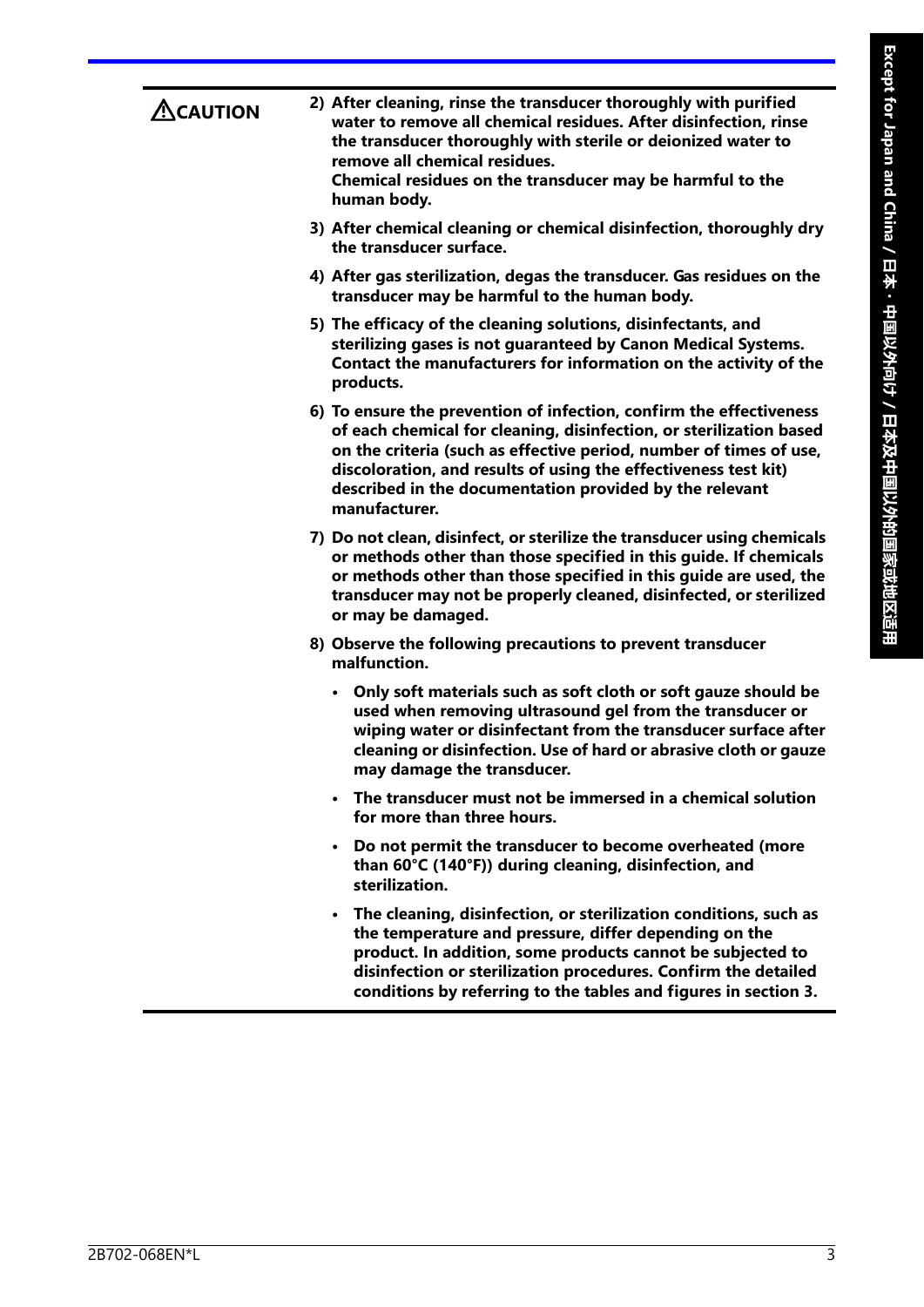## **1.3 Chemical Hazard (for USA only)**

Observe the following instruction in order to protect patients and operators from inflammation or poisoning by chemical substances.

| <b>AWARNING:</b> | This product can expose you to chemicals including lead and lead<br>compounds, which are known to the State of California to cause<br>cancer, and phthalates, which are known to the State of California<br>to cause birth defects or other reproductive harm.<br>For more information go to www.p65warnings.ca.gov. |
|------------------|----------------------------------------------------------------------------------------------------------------------------------------------------------------------------------------------------------------------------------------------------------------------------------------------------------------------|
|                  |                                                                                                                                                                                                                                                                                                                      |

## **1.4 Precautions Concerning Restriction of Sale or Use (for USA only)**

United States law restricts this device to sale or use by, or on the order of a physician.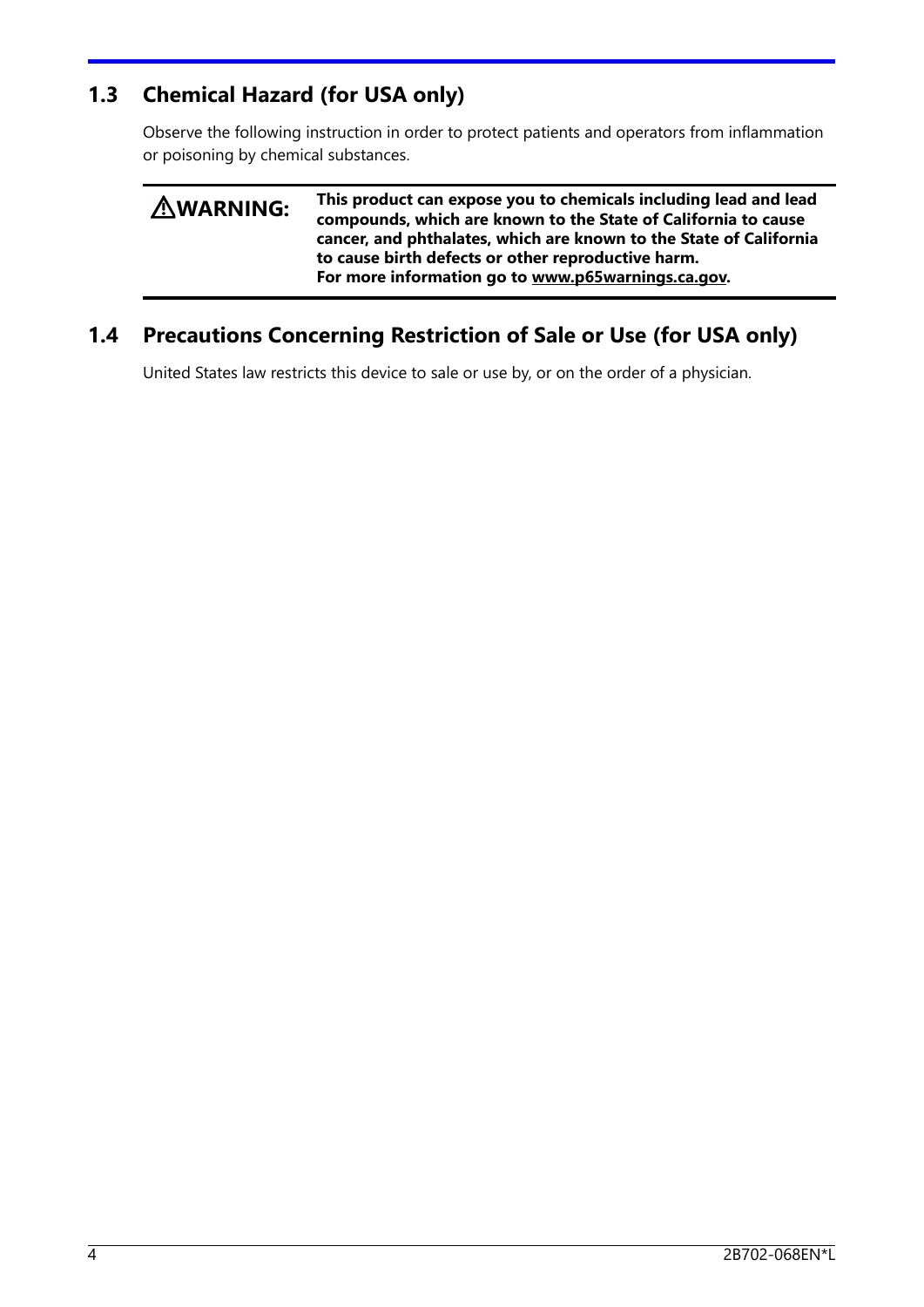## **2. Cleaning, Disinfection, Sterilization**

This section describes the methods for cleaning, disinfection, and sterilization.

## **2.1 Cleaning**

<<Items to be used: Protective gloves, cleaning solution or cleaning wipes, purified water, clean soft cloth or gauze, single-use sponge\*>>

- \* The single-use sponge must not include any abrasive parts or contain any abrasive cleanser.
- (1) Wear protective gloves to prevent infection. Wear new protective gloves each time cleaning is performed.
- (2) If an accessory that can be disassembled (e.g., biopsy adaptor) is provided, disassemble it. For details concerning such parts, refer to the operation manual for the transducer.
- (3) Wash off all organic materials (such as blood or other bodily fluids) from the transducer under purified water. A single-use sponge can be used for washing. Do not use a brush, because it may damage the transducer.
- (4) In accordance with the tables and figures in section 3, immerse the transducer in a cleaning solution or wipe the transducer using wipes to dissolve or remove all remaining organic materials. Use a single-use sponge if necessary. If dried organic materials are present on the transducer, immerse it in the cleaning solution for a prolonged period.
- (5) Remove all residual organic materials and cleaning solution from the transducer by rinsing it under purified water. Confirm that all organic materials and cleaning solution have been completely removed. Do not reuse the purified water.
- (6) Dry the surface of the transducer using clean soft cloth or gauze. Do not use heat to dry the transducer. Handle the cleaning solution or wipes as described in the documentation provided by the relevant manufacturer. To maintain the effectiveness of the cleaning solution or wipes, ensure that the concentration, temperature, and other conditions specified in the documentation provided by the manufacturer are met. To confirm the effectiveness of the cleaning solution or wipes, use the criteria (such as effective period, number of times of use, discoloration, and results of using the effectiveness test kit) described in the documentation provided by the manufacturer.
- (7) Confirm that the transducer shows no signs of damage, deformation, or peeling.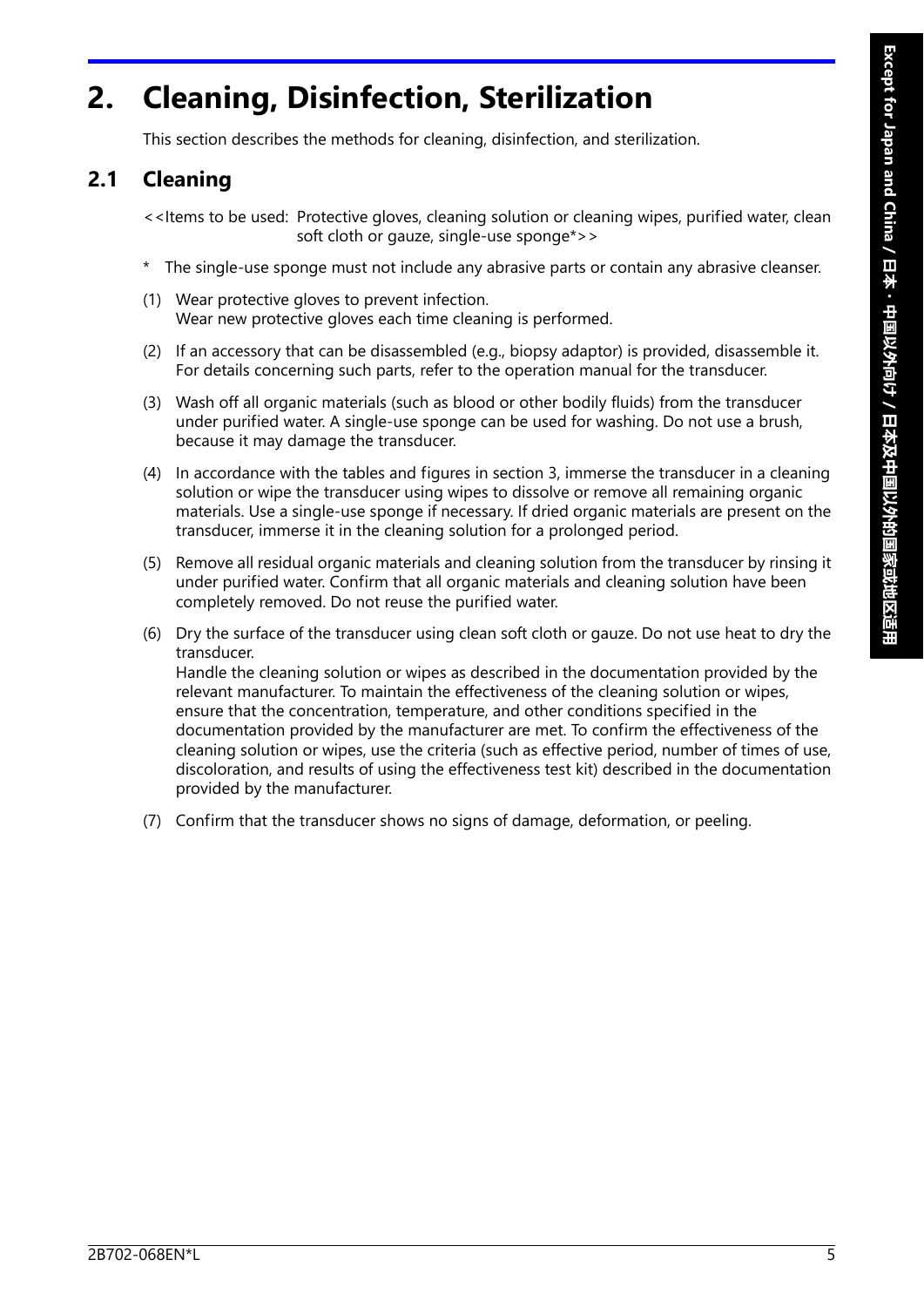#### **2.2 Disinfection**

Before disinfection, the transducer must be cleaned. Note that local regulations may require that the transducer be disinfected before sterilization.

<<Items to be used: Sterile protective gloves, disinfectant, sterile water or deionized water, sterile soft cloth or gauze>>

- (1) Wear sterile protective gloves to prevent infection. Wear new sterile protective gloves each time disinfection is performed.
- (2) Disinfect the transducer using the chemicals listed in section 3 "List of Chemicals".
- (3) Rinse the transducer thoroughly with sterile or deionized water, as described in the documentation provided by the manufacturer, in order to remove all residual disinfectant. (Rinsing is not necessary when gas disinfection is performed using Trophon EPR or Trophon 2.) Do not reuse the sterile or deionized water.
- (4) Dry the surface of the transducer using sterile soft cloth or gauze. Do not use heat to dry the transducer. Handle the disinfectant as described in the documentation provided by the relevant manufacturer. To maintain the effectiveness of the disinfectant, ensure that the concentration, temperature, and other conditions specified in the documentation provided by the manufacturer are met.

To confirm the effectiveness of the disinfectant, use the criteria (such as effective period, number of times of use, discoloration, and results of using the effectiveness test kit) described in the documentation provided by the manufacturer.

(5) Confirm that the transducer shows no signs of damage, deformation, or peeling.

#### **2.3 Sterilization**

Before sterilization, the transducer must be cleaned. Note that local regulations may require that the transducer be disinfected before sterilization.

<<Items to be used: Sterile protective gloves, sterilant>>

- \* Some types of transducers cannot be sterilized or the sterilization conditions may differ.
- (1) Wear sterile protective gloves to prevent infection. Wear new sterile protective gloves each time sterilization is performed.
- (2) Sterilize the transducer using the chemicals listed in section 3 "List of Chemicals".
	- \* Place the transducer in a sterilization packing case and then place it in the sterilizer.
- (3) After gas sterilization, perform aeration to remove all gas residues on the transducer surface.
- (4) Confirm that the transducer shows no signs of damage, deformation, or peeling.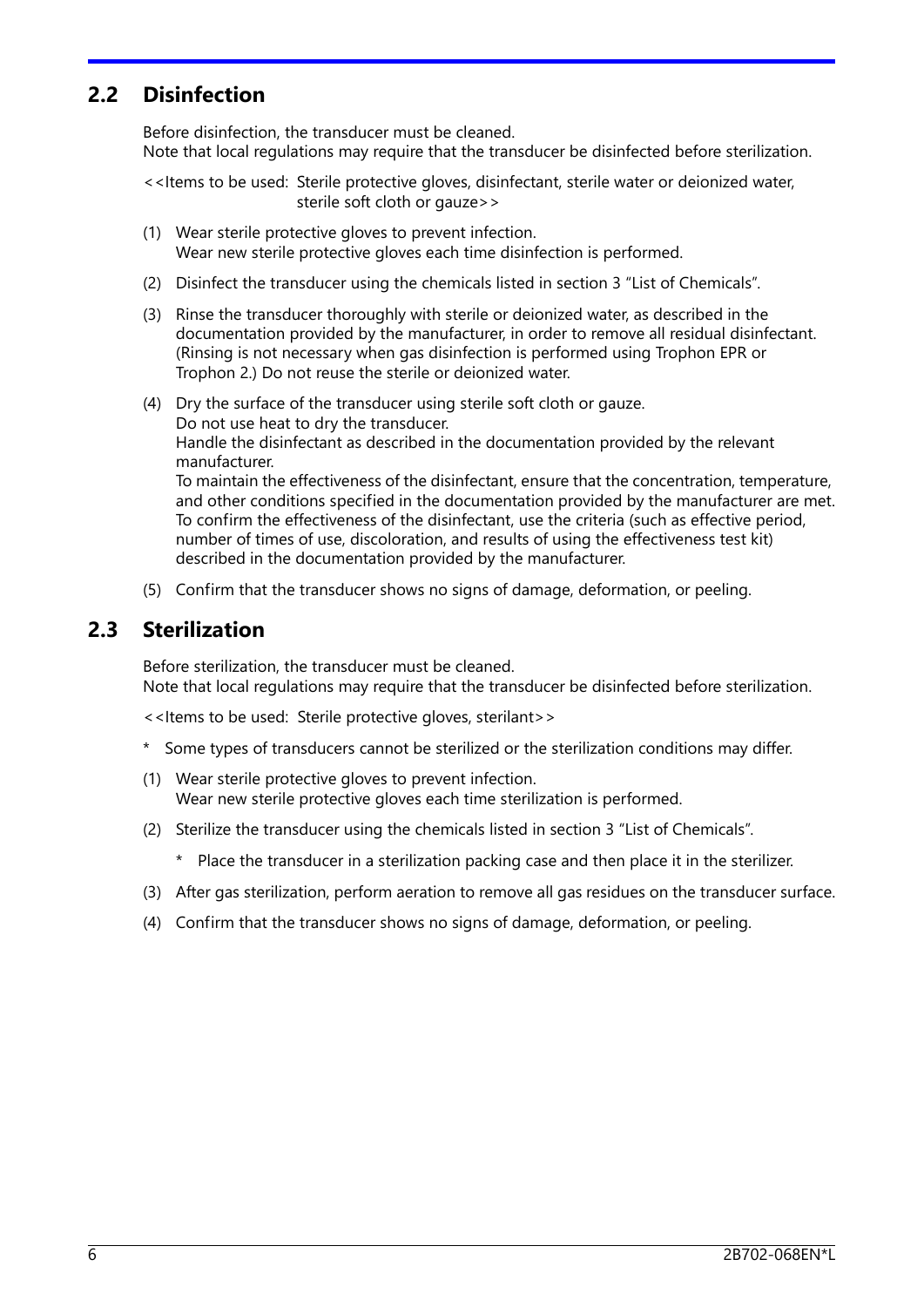## **3. List of Chemicals**

This section lists the chemicals used when cleaning, disinfecting, or sterilizing the transducer. Refer to the lists for the available chemicals.

In addition, refer to the manuals for the chemicals for the handling details.

- **NOTE** 1. When multiple model names included in the List of Chemicals are referred to, note that they are abbreviated. For example, "PSU-25BT and PSU-30BT" is abbreviated as "PSU-25BT/30BT".
	- 2. For the transducers supported by each diagnostic ultrasound system, refer to the operation manual supplied with the diagnostic ultrasound system.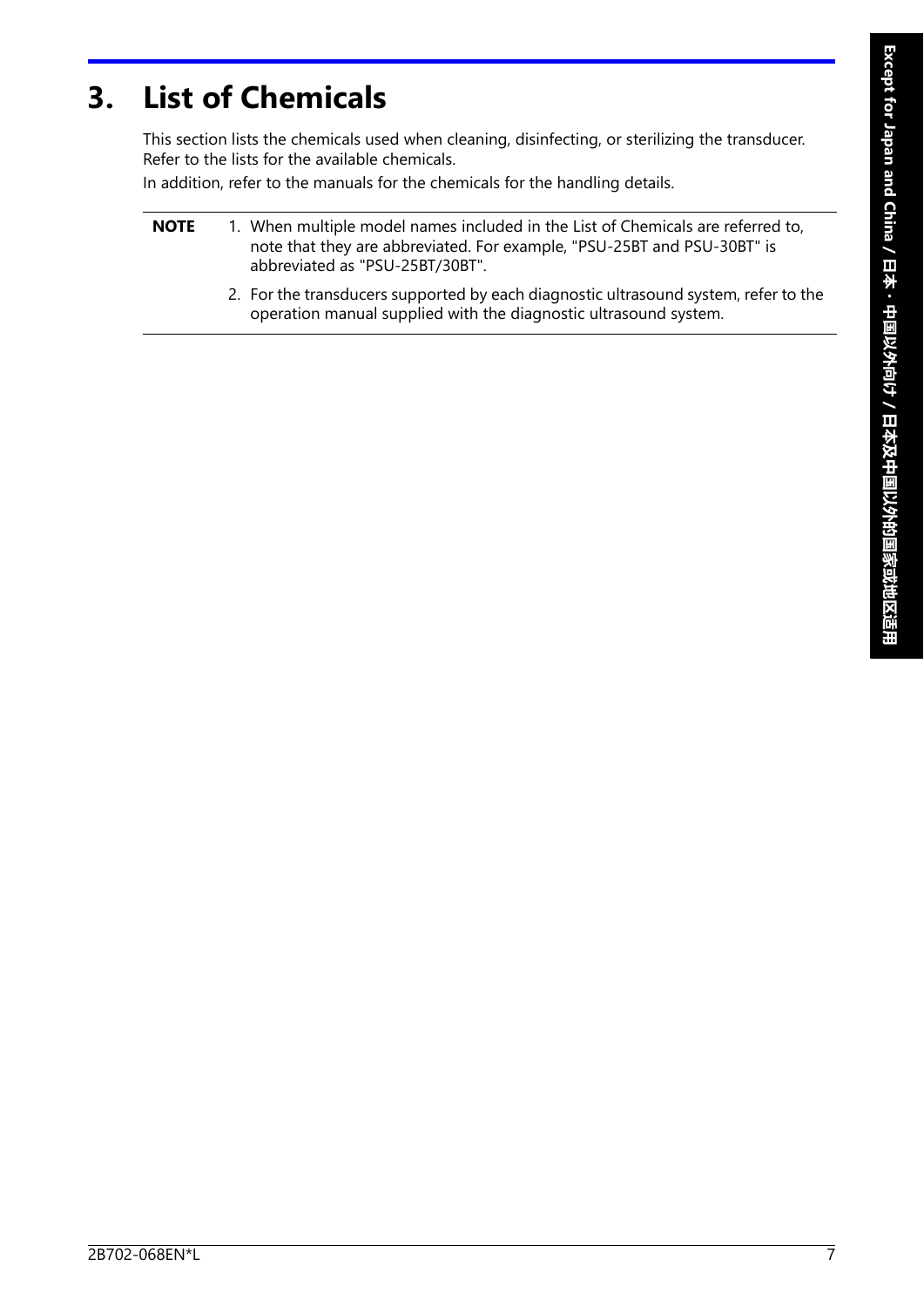### **Cleaning**

| Chemical<br>name/type                         | Enzyme                                                                                                        |                                      |                                                                                          |                                                          |  |  |
|-----------------------------------------------|---------------------------------------------------------------------------------------------------------------|--------------------------------------|------------------------------------------------------------------------------------------|----------------------------------------------------------|--|--|
| Trade name                                    | CIDEZYME®                                                                                                     | 3M™ Rapid<br>Multi-Enzyme<br>cleaner | <b>ANIOSYME</b><br>$DD1*$                                                                | neodisher®<br>mediclean *                                |  |  |
| Manufacturer                                  | <b>J&amp;J</b>                                                                                                | 3M Company                           | Laboratories<br><b>ANIOS</b>                                                             | DR.<br><b>WEIGERT</b><br>GmbH & Co. KG                   |  |  |
|                                               | Any                                                                                                           | Any                                  |                                                                                          | <b>DEU</b>                                               |  |  |
|                                               |                                                                                                               |                                      |                                                                                          | 1%                                                       |  |  |
|                                               |                                                                                                               |                                      |                                                                                          | (100)                                                    |  |  |
|                                               |                                                                                                               |                                      |                                                                                          | $10$ min.                                                |  |  |
|                                               |                                                                                                               |                                      | Room temperature                                                                         |                                                          |  |  |
|                                               |                                                                                                               |                                      | Normal humidity                                                                          |                                                          |  |  |
| Pressure                                      |                                                                                                               |                                      | Normal pressure                                                                          |                                                          |  |  |
| Type A                                        | OK                                                                                                            | <b>OK</b>                            | OK<br>OK                                                                                 |                                                          |  |  |
| <b>OK</b><br><b>OK</b><br><b>OK</b><br>Type A |                                                                                                               | <b>OK</b>                            |                                                                                          |                                                          |  |  |
| Type A                                        | $\overline{OK}$                                                                                               | $\equiv$                             | $\equiv$                                                                                 | $\equiv$                                                 |  |  |
| Type A                                        | $\overline{OK}$                                                                                               | $\overline{OK}$                      | OK                                                                                       | $\overline{OK}$                                          |  |  |
| Type A                                        | OK                                                                                                            | OK                                   | OK                                                                                       | OK                                                       |  |  |
| Type A                                        | <b>OK</b>                                                                                                     | OK                                   | OK                                                                                       | OK                                                       |  |  |
| Type A                                        | OK                                                                                                            | OK                                   | OK                                                                                       | OK                                                       |  |  |
| Type A                                        | $\overline{OK}$                                                                                               |                                      |                                                                                          | $\overline{OK}$                                          |  |  |
| Type A                                        | OK                                                                                                            | $\overline{OK}$                      | OK                                                                                       | $\overline{OK}$                                          |  |  |
| Type A                                        | $\overline{OK}$                                                                                               | $\overline{OK}$                      | $\overline{OK}$                                                                          | $\overline{OK}$                                          |  |  |
| Type A                                        | $\overline{OK}$                                                                                               | $\overline{OK}$                      | $\overline{OK}$                                                                          | $\overline{OK}$                                          |  |  |
| Type A                                        | $\overline{OK}$                                                                                               | <b>OK</b>                            | OK                                                                                       | OK                                                       |  |  |
| Type A                                        | $\overline{OK}$                                                                                               | $\overline{OK}$                      | $\overline{OK}$                                                                          | $\overline{OK}$                                          |  |  |
|                                               | Country of origin<br>Concentration<br>(Dilution ratio)<br>Time<br>Temperature<br>Humidity<br>Immersible range | 0.8%<br>(125)<br>1 min.              | 1%<br>(100)<br>$10$ min.<br>Room temperature<br>Normal humidity<br>Normal pressure<br>OK | <b>FRA</b><br>0.5%<br>(200)<br>5 min.<br>$\overline{OK}$ |  |  |

OK : Use of the chemical is permitted.  $\boxed{\phantom{a}^- \phantom{a}}$  : Use of the chemical is not permitted.

\*: Not for use in the USA.

● Type A (PSU-25BT etc.)

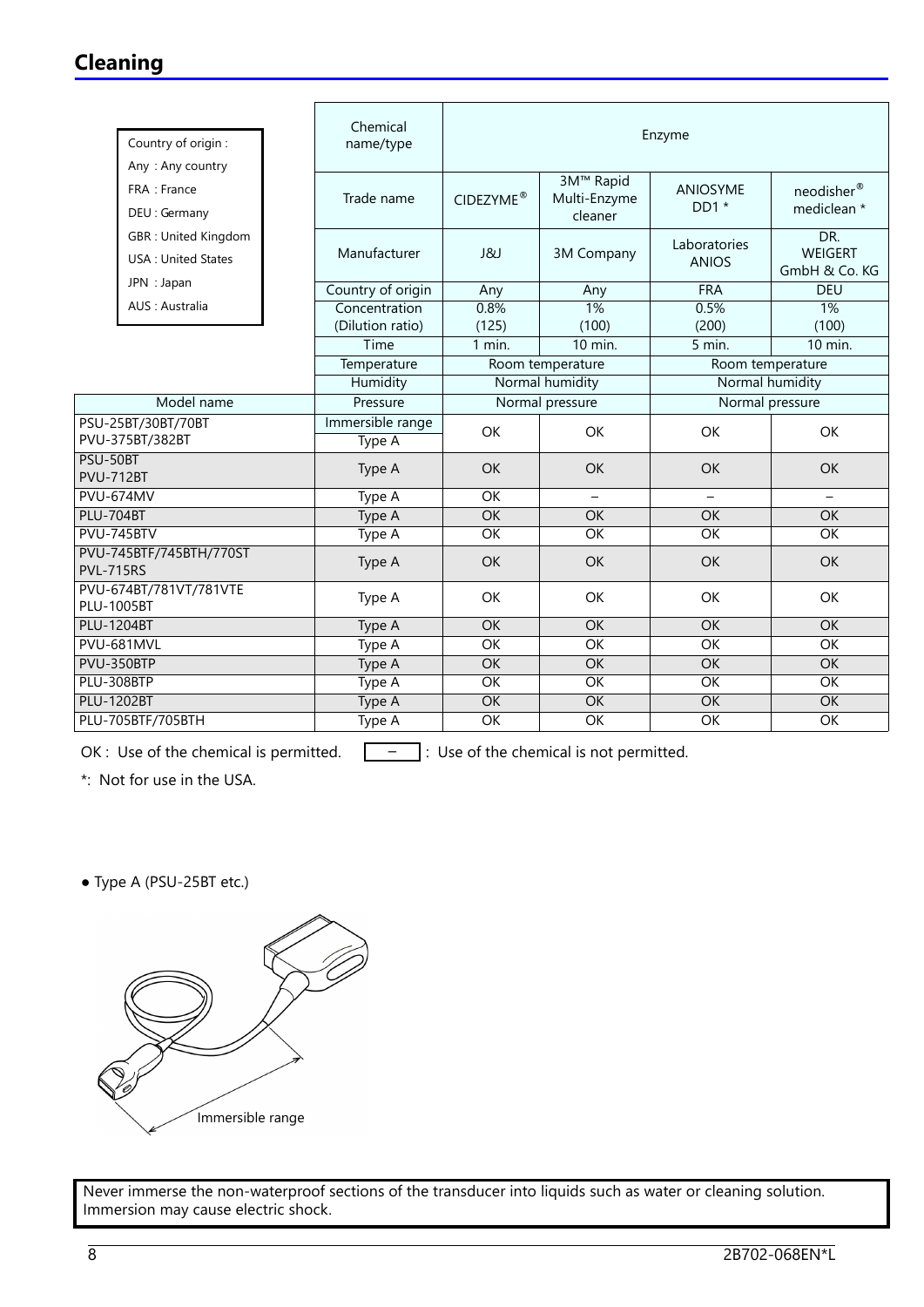|                                 |                          | Enzyme                       | Isopropyl alcohol/<br>Ethylene Glycol<br>Monobutyl Ether | Alkyl dimethyl benzyl ammonium<br>chloride/2-ethanol/<br>Alkyl polysaccharide/<br>Ethylenediamine tetraacetic acid |                          |                              |  |
|---------------------------------|--------------------------|------------------------------|----------------------------------------------------------|--------------------------------------------------------------------------------------------------------------------|--------------------------|------------------------------|--|
| Tristel<br>Pre-Clean<br>Wipes * | MetriZyme®               | Klenzyme®                    | ${\sf Instru\text{-}Zyme}^{\circledast}$<br>Gel          | Endozime®<br>Xtreme<br>Power*                                                                                      | CaviWipes™               | Intercept <sup>®</sup> Wipes |  |
| Tristel<br>Solutions<br>Limited | Metrex<br>Research, Inc. | <b>STERIS</b><br>Corporation | Summit<br>Medical                                        | <b>RUHOF</b><br>Corporation                                                                                        | Metrex<br>Research, Inc. | <b>MEDIVATORS Inc.</b>       |  |
| <b>GBR</b>                      | <b>USA</b>               | <b>USA</b>                   | <b>USA</b>                                               | <b>USA</b>                                                                                                         | <b>USA</b>               | <b>USA</b>                   |  |
| Working<br>solution             | 0.77%<br>(130)           | 0.8%<br>(125)                | Working<br>solution                                      | 0.2%<br>(500)                                                                                                      | Working solution         | Working solution             |  |
| Wiping only                     | 5 min.                   | 5 min.                       | Wiping only                                              | 2 min.                                                                                                             | Wiping only              |                              |  |
|                                 | Room temperature         |                              | Room temperature                                         | Room temperature                                                                                                   |                          |                              |  |
|                                 | Normal humidity          |                              | Normal humidity                                          |                                                                                                                    | Normal humidity          |                              |  |
| Normal pressure                 |                          |                              | Normal pressure                                          |                                                                                                                    |                          | Normal pressure              |  |
| <b>OK</b>                       | <b>OK</b>                | OK                           | OK                                                       | OK                                                                                                                 | OK                       | OK                           |  |
| <b>OK</b>                       | <b>OK</b>                | OK                           | <b>OK</b>                                                | <b>OK</b>                                                                                                          | <b>OK</b>                | <b>OK</b>                    |  |
| $\overline{\phantom{m}}$        | $\overline{\phantom{0}}$ | $\overline{\phantom{0}}$     | $\overline{\phantom{0}}$                                 | OK                                                                                                                 | OK                       | OK                           |  |
| OK                              | OK                       | OK                           | OK                                                       | OK                                                                                                                 | <b>OK</b>                | $\overline{OK}$              |  |
| $\overline{OK}$                 | $\overline{OK}$          | $\overline{OK}$              | $\overline{OK}$                                          | $\overline{OK}$                                                                                                    | $\overline{OK}$          | $\overline{\mathsf{OK}}$     |  |
| OK                              | OK                       | OK                           | OK                                                       | <b>OK</b>                                                                                                          | OK                       | OK                           |  |
| <b>OK</b>                       | OK                       | OK                           | OK                                                       | OK                                                                                                                 | OK<br>OK                 |                              |  |
| <b>OK</b>                       | <b>OK</b>                | OK                           | <b>OK</b>                                                | OK                                                                                                                 | OK                       | OK                           |  |
| OK                              | $\overline{OK}$          | OK                           | $\overline{OK}$                                          | $\overline{OK}$                                                                                                    | OK                       | OK                           |  |
|                                 | $\overline{OK}$          | $\overline{a}$               | $\overline{OK}$                                          | $\overline{OK}$                                                                                                    | $\equiv$                 | $\equiv$                     |  |
| OK                              | $\overline{OK}$          | $\overline{OK}$              | OK                                                       | $\overline{OK}$                                                                                                    | $\overline{OK}$          | $\overline{OK}$              |  |
| $\overline{OK}$                 | $\overline{OK}$          | $\overline{OK}$              | $\overline{\phantom{0}}$                                 | $\overline{OK}$                                                                                                    | $\overline{OK}$          | $\qquad \qquad -$            |  |
| OK                              | $\overline{OK}$          | $\overline{OK}$              | $\equiv$                                                 | $\overline{OK}$                                                                                                    | OK                       | $\overline{\phantom{0}}$     |  |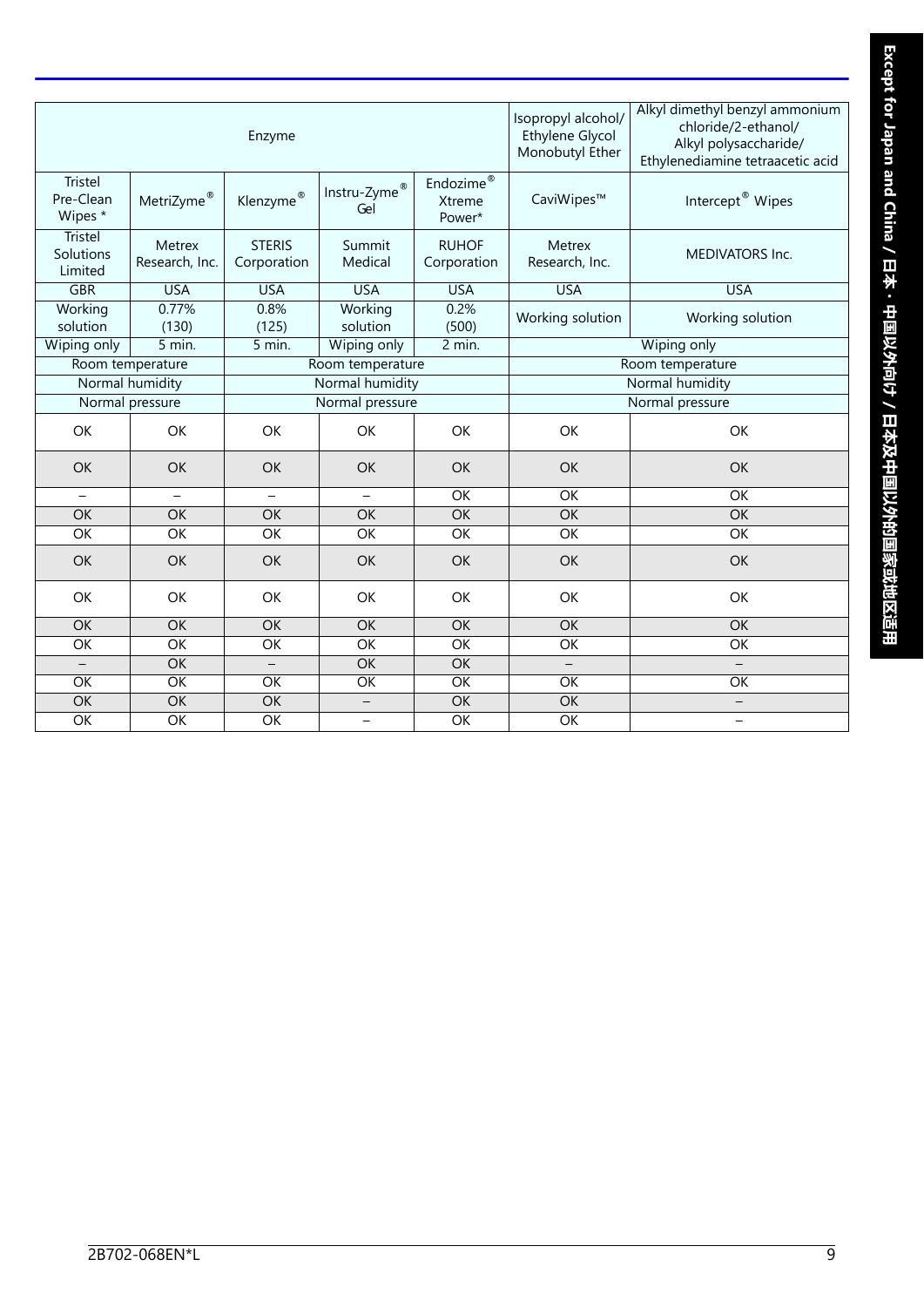## **Low/Middle-Level Disinfection -1 (Except for USA)**

Note that local regulations may require that the transducer be disinfected before sterilization.

| Country of origin:<br>Any: Any country | Chemical<br>name/type             | Didecyl dimethyl ammonium chlorides/<br>Quaternary ammonium compounds | Didecyl dimethyl ammonium<br>chlorides |  |
|----------------------------------------|-----------------------------------|-----------------------------------------------------------------------|----------------------------------------|--|
| FRA : France<br>DEU : Germany          | Trade name                        | CLEANISEPT®<br><b>WIPES</b>                                           | <b>WIP'ANIOS Excel</b>                 |  |
| GBR: United Kingdom                    | Manufacturer                      | Dr. Schumacher<br>GmbH                                                | Laboratories<br><b>ANIOS</b>           |  |
| <b>USA: United States</b>              | Country of origin                 | <b>DEU</b>                                                            | <b>FRA</b>                             |  |
| JPN : Japan<br>AUS: Australia          | Concentration<br>(Dilution ratio) | Working solution                                                      | Working solution                       |  |
|                                        | Time                              | Wiping only                                                           | Wiping only                            |  |
|                                        | Temperature                       | Room temperature                                                      | Room temperature                       |  |
|                                        | Humidity                          | Normal humidity                                                       | Normal humidity                        |  |
| Model name                             | Pressure                          | Normal pressure                                                       | Normal pressure                        |  |
| PSU-25BT/30BT/70BT                     | Immersible range                  | OK                                                                    | <b>OK</b>                              |  |
| PVU-375BT/382BT                        | Type A                            |                                                                       |                                        |  |
| PSU-50BT<br><b>PVU-712BT</b>           | Type A                            | OK                                                                    | OK                                     |  |
| <b>PVU-674MV</b>                       | Type A                            | $\equiv$                                                              | $\equiv$                               |  |
| <b>PLU-704BT</b>                       | Type A                            | <b>OK</b>                                                             | $\overline{OK}$                        |  |
| PVU-745BTV<br>PLU-705BTF/705BTH        | Type A                            | $OK*1$                                                                | OK                                     |  |
| PVU-745BTF/745BTH                      | Type A                            | $OK^{\star 1}$                                                        | <b>OK</b>                              |  |
| PVU-770ST, PVL-715RS                   | Type A                            |                                                                       | $\overline{OK}$                        |  |
| <b>PVU-674BT, PLU-1005BT</b>           | Type A                            | $\overline{OK}$                                                       | <b>OK</b>                              |  |
| <b>PVU-781VT/781VTE</b>                | Type A                            |                                                                       | $\overline{OK}$                        |  |
| <b>PLU-1204BT</b>                      | Type A                            | OK                                                                    | <b>OK</b>                              |  |
| PVU-681MVL                             | Type A                            | $\equiv$                                                              | OK                                     |  |
| PVU-350BTP                             | Type A                            |                                                                       |                                        |  |
| PLU-308BTP                             | Type A                            | $\overline{OK}$                                                       | OK                                     |  |
| <b>PLU-1202BT</b>                      | <b>Type A</b>                     | OK                                                                    | OK                                     |  |

OK : Use of the chemical is permitted.  $\boxed{\phantom{a}^- \phantom{a}}$  : Use of the chemical is not permitted.

\*1: Only if the transducer is not used internally.

● Type A (PSU-25BT etc.)

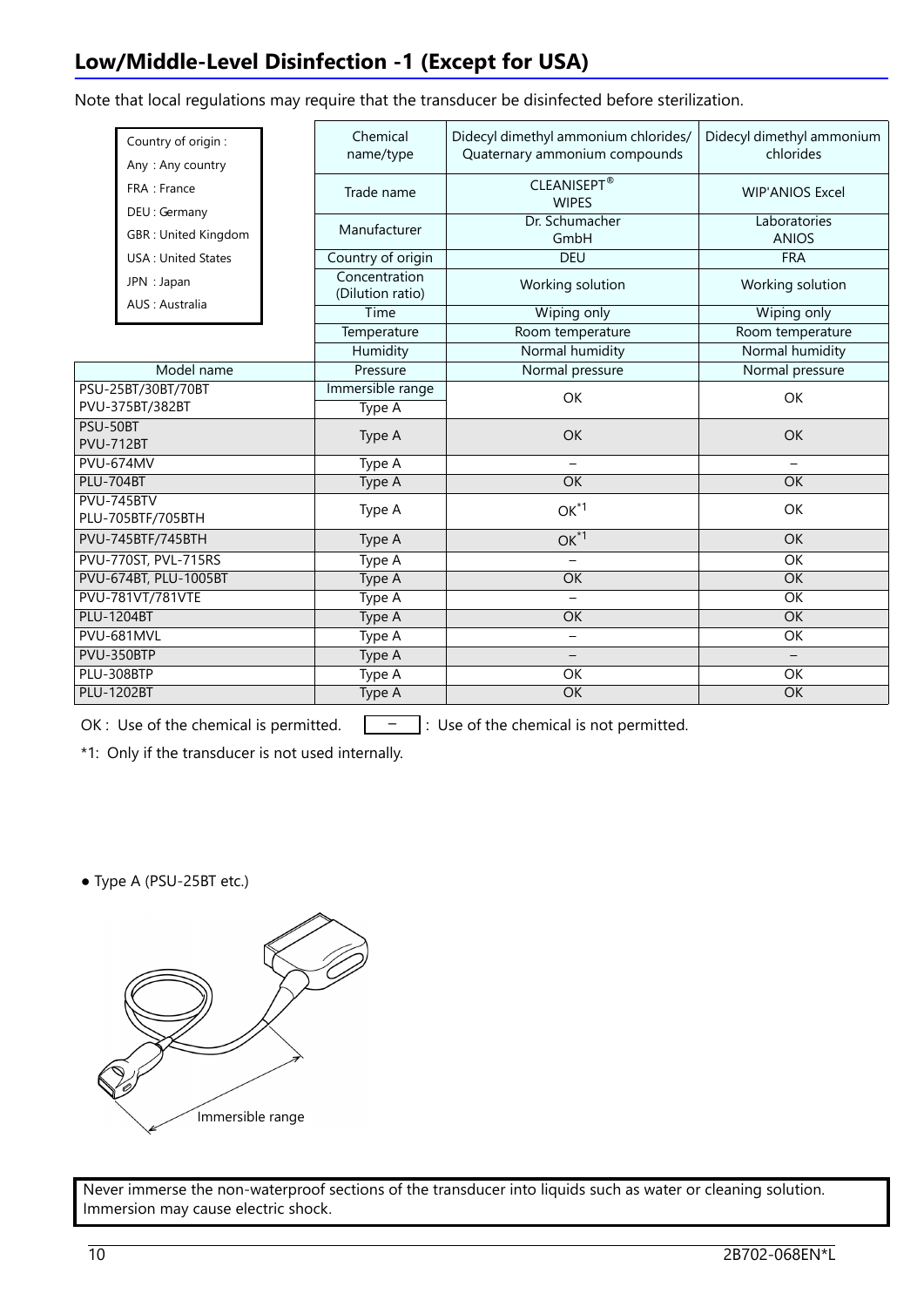| Glyoxal/Glutaral/            |
|------------------------------|
| Didecyl dimethyl             |
| ammonium chlorides           |
| Lysoformin <sup>®</sup> 3000 |
| Lysoform                     |
| Disinfection Ltd.            |
| DEU                          |
| 2%                           |
| (50)                         |
| $\frac{1}{15}$ min.          |
| Room temperature             |
| Normal humidity              |
| Normal pressure              |
| OK                           |
| OK                           |
|                              |
| OK                           |
| OK                           |
|                              |
|                              |
| OK                           |
| $\overline{\mathsf{OK}}$     |
|                              |
| OK                           |
| $\overline{\mathsf{OK}}$     |
| $\overline{\mathsf{OK}}$     |
| $\overline{\mathsf{OK}}$     |
|                              |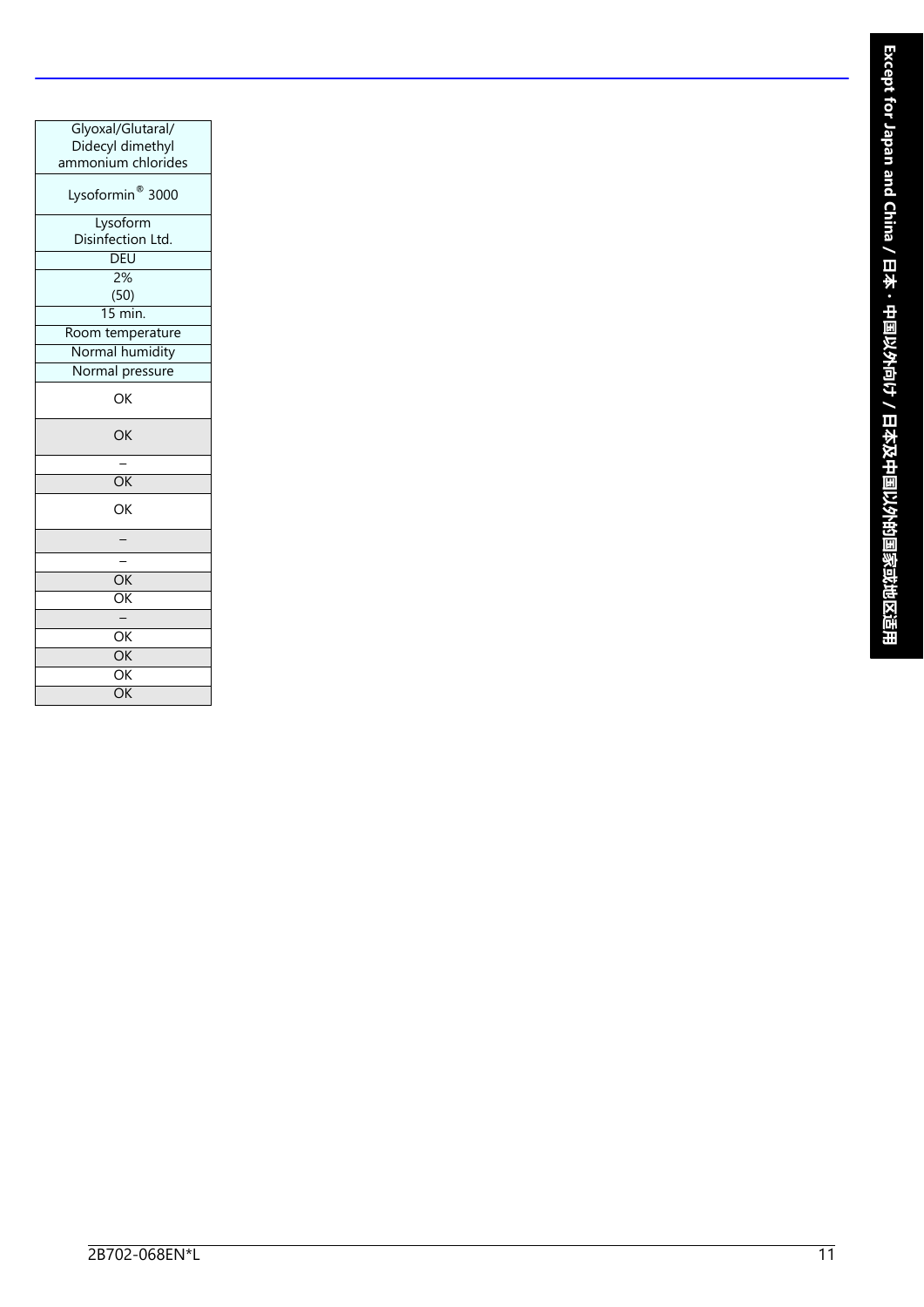#### **Low/Middle-Level Disinfection -2 (High-level disinfection is also required in the USA.)**

Note that local regulations may require that the transducer be disinfected before sterilization.

|                                             | Country of origin :<br>Any: Any country<br>FRA : France                                 | Chemical<br>name/type             | Ethanol                            | Isopropyl<br>alcohol          | Isopropyl alcohol/<br>Ethylene glycol<br>monobutyl ether | Sodium<br>hypochlorite                                                                 |
|---------------------------------------------|-----------------------------------------------------------------------------------------|-----------------------------------|------------------------------------|-------------------------------|----------------------------------------------------------|----------------------------------------------------------------------------------------|
|                                             | DEU : Germany<br><b>GBR: United Kingdom</b><br><b>USA: United States</b><br>JPN : Japan | Trade name                        | Ethanol                            | Isopropyl<br>alcohol          | CaviWipes™                                               | Dispatch <sup>®</sup><br><b>Hospital Cleaner</b><br>Disinfectant<br>Towels with Bleach |
|                                             | AUS: Australia                                                                          | Manufacturer                      | Any<br>manufacturer                | Any<br>manufacturer           | Metrex<br>Research, Inc.                                 | The Clorox<br>Company                                                                  |
|                                             |                                                                                         | Country of origin                 | Any                                | Any                           | <b>USA</b>                                               | <b>USA</b>                                                                             |
|                                             |                                                                                         | Concentration<br>(Dilution ratio) | 80%<br>(original<br>solution)      | 70%<br>(original<br>solution) | Working solution                                         | 0.65%<br>(working solution)                                                            |
|                                             |                                                                                         | Time                              | Wiping only                        | Wiping only                   | Wiping only                                              | Wiping only                                                                            |
|                                             |                                                                                         | Temperature                       | Room<br>temperature                | <b>Room</b><br>temperature    | Room<br>temperature                                      | Room<br>temperature                                                                    |
|                                             |                                                                                         | Humidity                          | Normal<br>humidity                 | Normal<br>humidity            | Normal humidity                                          | Normal humidity                                                                        |
| Model name                                  |                                                                                         | Pressure                          | Normal<br>pressure                 | Normal<br>pressure            | Normal pressure                                          | Normal pressure                                                                        |
|                                             | PSU-25BT/30BT/70BT<br>PVU-375BT/382BT                                                   | Immersible range<br>Type A        | OK                                 | OK                            | OK                                                       | OK                                                                                     |
| PSU-50BT<br><b>PVU-712BT</b>                |                                                                                         | Type A                            | OK                                 | <b>OK</b>                     | <b>OK</b>                                                | OK                                                                                     |
| PVU-674MV                                   |                                                                                         | Type A                            | $\overline{OK}$                    | $\overline{OK}$               | $\overline{OK}$                                          | $\overline{OK}$                                                                        |
| <b>PLU-704BT</b>                            |                                                                                         | Type A                            | OK                                 | OK                            | OK                                                       | OK                                                                                     |
|                                             | PVU-745BTV                                                                              | Type A                            | $\overline{OK}$                    | $\overline{OK}$               | $\overline{OK}$                                          | $\overline{OK}$                                                                        |
| <b>PVL-715RS</b>                            | PVU-745BTF/745BTH/770ST                                                                 | Type A                            | OK                                 | OK                            | OK                                                       | OK                                                                                     |
| PVU-674BT/781VT/781VTE<br><b>PLU-1005BT</b> |                                                                                         | Type A                            | OK                                 | OK                            | OK                                                       | OK                                                                                     |
| <b>PLU-1204BT</b>                           |                                                                                         | Type A                            | $\overline{OK}$                    | $\overline{OK}$               | $\overline{OK}$                                          | $\overline{OK}$                                                                        |
|                                             | PVU-681MVL                                                                              | Type A                            | $\overline{OK}$                    | $\overline{OK}$               | OK                                                       | $\overline{OK}$                                                                        |
|                                             | PVU-350BTP                                                                              | Type A                            | $\overline{OK}$                    | $\overline{OK}$               | $\qquad \qquad -$                                        |                                                                                        |
| PLU-308BTP                                  |                                                                                         | Type A                            | OK                                 | $\overline{OK}$               | OK                                                       | OK                                                                                     |
| <b>PLU-1202BT</b>                           |                                                                                         | Type A                            | $\overline{OK}$<br>$\overline{OK}$ | $\overline{OK}$               | $\overline{OK}$                                          | $\overline{OK}$                                                                        |
| PLU-705BTF/705BTH                           |                                                                                         | Type A                            |                                    | $\overline{OK}$               | $\overline{OK}$                                          | $\qquad \qquad -$                                                                      |

OK : Use of the chemical is permitted.  $\boxed{\phantom{a}^- \phantom{a}}$  : Use of the chemical is not permitted.

● Type A (PSU-25BT etc.)

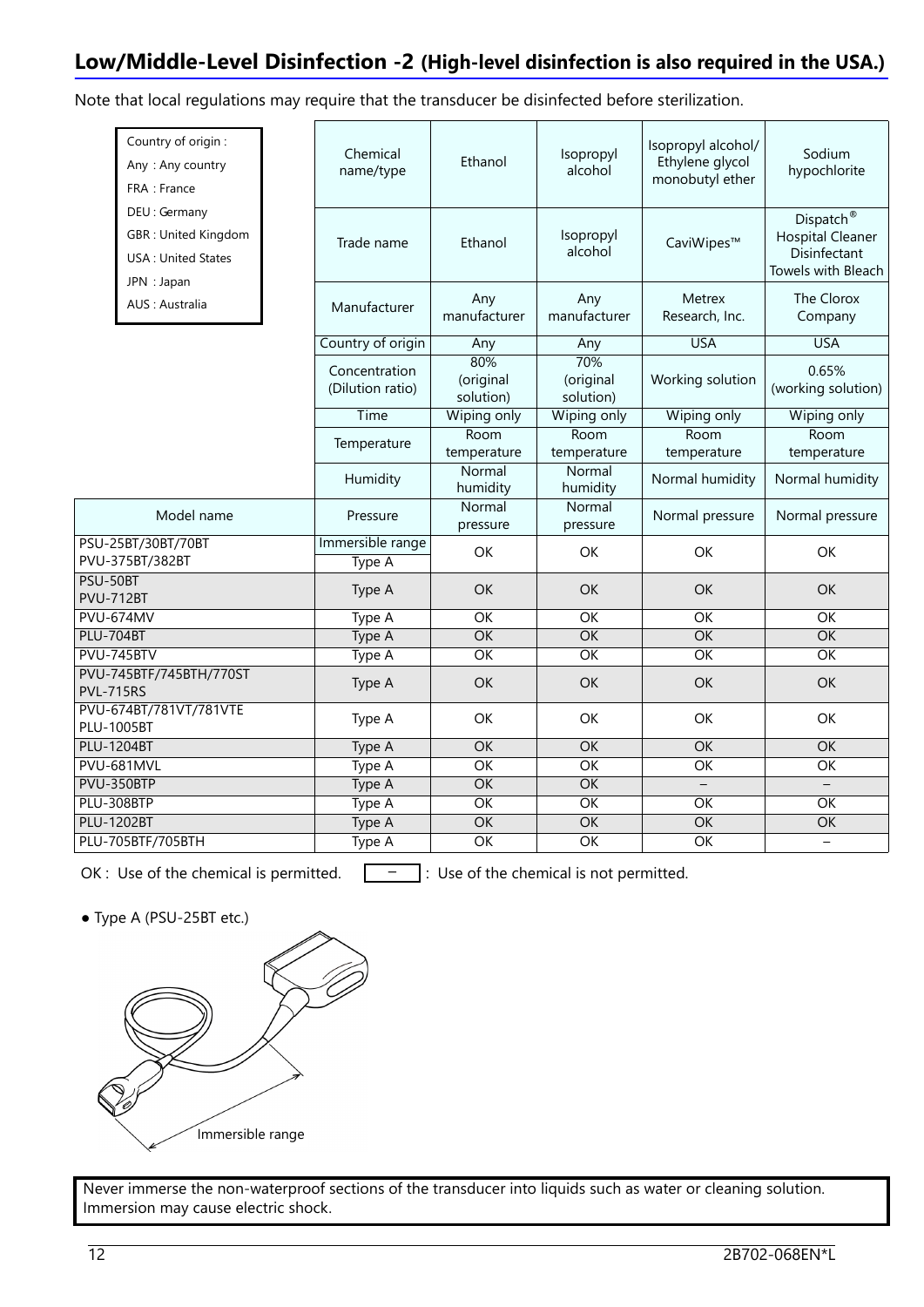|                                                    | Quaternary ammonium chlorides                              | Quaternary ammonium<br>chlorides/<br>Isopropyl alcohol |                                         | Decyldimethyloctylammonium chloride/<br>Dimethyldioctylammonium chloride/<br>Didecyldimethylammonium chloride/<br>Quaternary ammonium compounds,<br>benzyl-C12-16-alkyldimethyl, chlorides | Hydrogen<br>peroxide          |
|----------------------------------------------------|------------------------------------------------------------|--------------------------------------------------------|-----------------------------------------|--------------------------------------------------------------------------------------------------------------------------------------------------------------------------------------------|-------------------------------|
| Protex <sup>™</sup> Ultra<br>Disinfectant<br>Wipes | Sani-Cloth <sup>®</sup> AF3,<br>Sani-Cloth <sup>®</sup> AF | Sani-Cloth <sup>®</sup><br>Plus                        | Super<br>Sani-Cloth <sup>®</sup>        | SONO Ultrasound Wipes                                                                                                                                                                      | Oxivir 1 wipes                |
| Parker<br>Laboratories, Inc.                       | Professional<br>Disposables<br>International, Inc.         | <b>Professional Disposables</b><br>International, Inc. |                                         | Advanced Ultrasound Solutions Inc.                                                                                                                                                         | Diversey, Inc.                |
| <b>USA</b>                                         | <b>USA</b>                                                 | <b>USA</b>                                             |                                         | <b>USA</b>                                                                                                                                                                                 | <b>USA</b>                    |
| 0.232%<br>(working<br>solution)                    | 0.28%<br>(working<br>solution)                             | 0.25% / 14.85%<br>(working<br>solution)                | $0.5\% / 55\%$<br>(working<br>solution) | Working solution                                                                                                                                                                           | 0.5%<br>(working<br>solution) |
| Wiping only                                        | Wiping only                                                | Wiping only                                            | Wiping only                             | Wiping only                                                                                                                                                                                | Wiping only                   |
| Room<br>temperature                                | Room<br>temperature                                        | Room<br>temperature                                    | Room<br>temperature                     | Room temperature                                                                                                                                                                           | Room<br>temperature           |
| Normal humidity                                    | Normal humidity                                            | Normal<br>humidity                                     | Normal<br>humidity                      | Normal humidity                                                                                                                                                                            | Normal<br>humidity            |
| Normal pressure                                    | Normal pressure                                            | Normal<br>pressure                                     | Normal<br>pressure                      | Normal pressure                                                                                                                                                                            | Normal<br>pressure            |
| OK                                                 | <b>OK</b>                                                  | OK                                                     | OK                                      | OK                                                                                                                                                                                         | OK                            |
| OK                                                 | OK                                                         | <b>OK</b>                                              | <b>OK</b>                               | <b>OK</b>                                                                                                                                                                                  | <b>OK</b>                     |
| $\overline{OK}$                                    | $\overline{OK}$                                            | $\overline{OK}$                                        | $\overline{OK}$                         | $\overline{OK}$                                                                                                                                                                            | OK                            |
| OK                                                 | $\overline{OK}$                                            | OK                                                     | OK                                      | $\overline{OK}$                                                                                                                                                                            | $\overline{OK}$               |
| $\overline{OK}$                                    | $\overline{OK}$                                            | $\overline{OK}$                                        | $\overline{OK}$                         |                                                                                                                                                                                            |                               |
| OK                                                 | OK                                                         | OK                                                     | OK                                      | OK                                                                                                                                                                                         | OK                            |
| OK                                                 | OK                                                         | OK                                                     | OK                                      | OK                                                                                                                                                                                         | OK                            |
| OK                                                 | $\overline{OK}$                                            | $\overline{OK}$                                        | OK                                      | OK                                                                                                                                                                                         | $\overline{OK}$               |
| $\overline{OK}$                                    | $\overline{OK}$                                            | $\overline{OK}$                                        | $\overline{OK}$                         | $\overline{OK}$                                                                                                                                                                            | $\overline{OK}$               |
| $\equiv$                                           | $\equiv$                                                   | $\equiv$                                               | $\equiv$                                | $\equiv$                                                                                                                                                                                   | $\overline{\phantom{0}}$      |
| $\overline{OK}$                                    | $\overline{OK}$                                            | $\overline{OK}$                                        | $\overline{OK}$                         | $\overline{OK}$                                                                                                                                                                            | $\overline{OK}$               |
| $\overline{OK}$                                    | $\overline{OK}$                                            | OK                                                     | OK                                      | $\overline{OK}$                                                                                                                                                                            | $\overline{OK}$               |
| $\overline{\phantom{0}}$                           | OK                                                         | OK                                                     | $\overline{OK}$                         | $\qquad \qquad -$                                                                                                                                                                          |                               |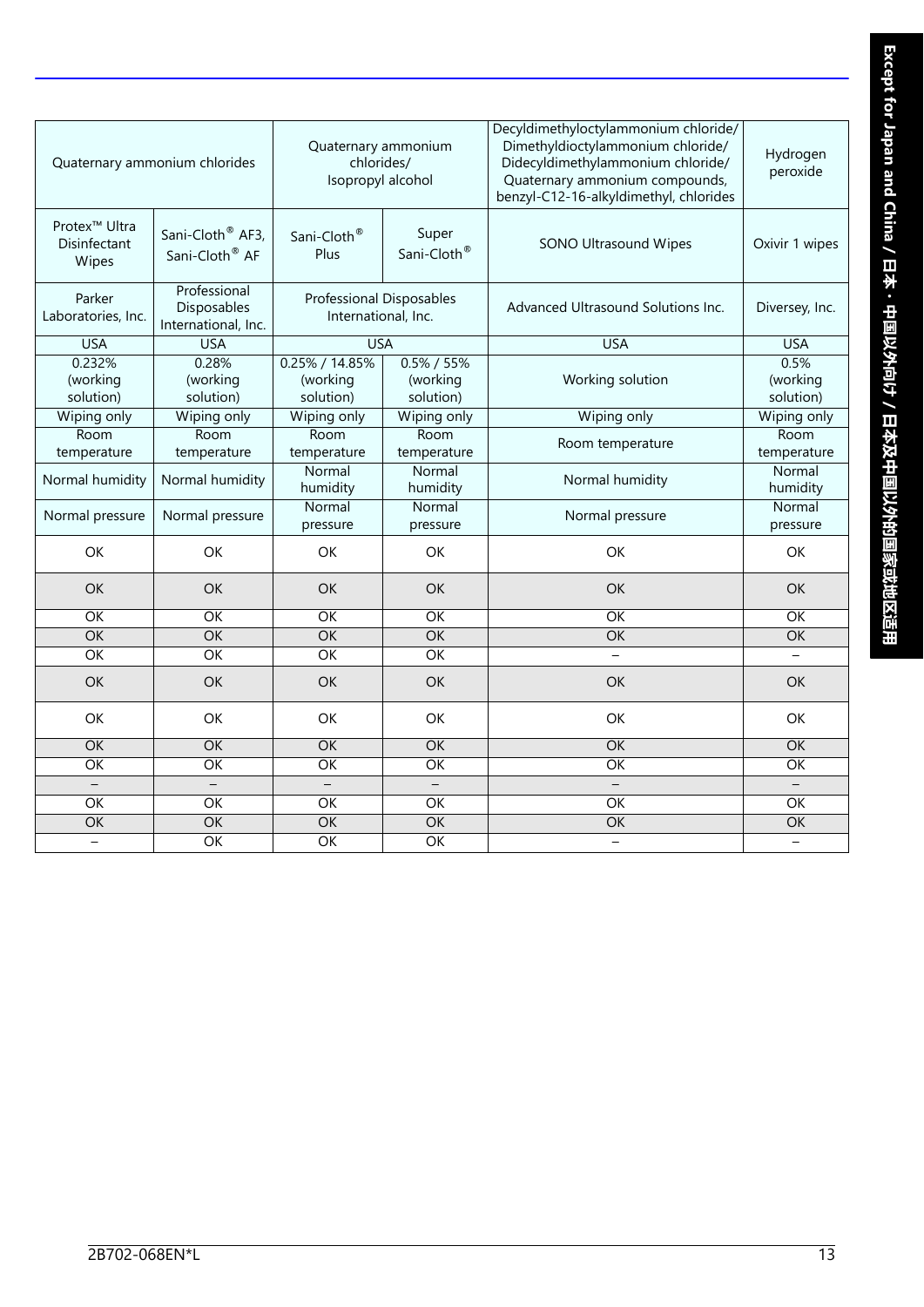## **High-Level Disinfection -1 (Except for USA)**

Note that local regulations may require that the transducer be disinfected before sterilization.

|                                             | Country of origin :                         | Chemical<br>name/type             | Hydrogen peroxide,<br>Peracetic acid |                                                                  | Chlorine dioxide                                                  |                                  |  |  |
|---------------------------------------------|---------------------------------------------|-----------------------------------|--------------------------------------|------------------------------------------------------------------|-------------------------------------------------------------------|----------------------------------|--|--|
| Any: Any country<br>FRA : France            |                                             | Trade name                        | PeraSafe <sup>™ *1</sup>             | Tristel Fuse for<br>Instruments                                  | <b>Tristel Sporicidal</b><br>Wipes/<br><b>Tristel Rinse Wipes</b> | <b>Tristel Duo</b><br><b>ULT</b> |  |  |
|                                             | DEU : Germany<br><b>GBR: United Kingdom</b> | Manufacturer                      | <b>DuPont</b>                        | <b>Tristel Solutions Limited</b>                                 |                                                                   |                                  |  |  |
|                                             | <b>USA: United States</b>                   | Country of origin                 | Any                                  |                                                                  | <b>GBR</b>                                                        |                                  |  |  |
| JPN : Japan<br>AUS: Australia               |                                             | Concentration<br>(Dilution ratio) | 1.62%<br>(61.7)                      | 0.012%<br>(1 sachet in<br>Working solution<br>5 liters of water) |                                                                   |                                  |  |  |
|                                             |                                             | Time                              | 10 min.                              | 5 min.                                                           | Wiping only                                                       |                                  |  |  |
|                                             |                                             | Temperature                       | Room temperature                     | Room temperature                                                 |                                                                   |                                  |  |  |
|                                             |                                             | Humidity                          | Normal humidity                      |                                                                  | Normal humidity                                                   |                                  |  |  |
|                                             | Model name                                  | Pressure                          | Normal pressure                      |                                                                  | Normal pressure                                                   |                                  |  |  |
|                                             | PSU-25BT/30BT/70BT<br>PVU-375BT/382BT       | Immersible range<br>Type A        | OK                                   | OK                                                               | OK<br>OK                                                          |                                  |  |  |
| PSU-50BT<br><b>PVU-712BT</b>                |                                             | Type A                            | OK                                   | <b>OK</b>                                                        | <b>OK</b><br><b>OK</b>                                            |                                  |  |  |
| PVU-674MV                                   |                                             | Type A                            | OK                                   | $\equiv$                                                         |                                                                   |                                  |  |  |
| <b>PLU-704BT</b>                            |                                             | <b>Type A</b>                     | $\overline{OK}$                      | $\overline{OK}$                                                  | $\overline{OK}$                                                   | $\overline{OK}$                  |  |  |
|                                             | PVU-745BTV                                  | Type A                            | OK                                   | OK                                                               | OK                                                                | OK                               |  |  |
| <b>PVL-715RS</b>                            | PVU-745BTF/745BTH/770ST                     | Type A                            | <b>OK</b>                            | <b>OK</b>                                                        | OK                                                                | <b>OK</b>                        |  |  |
| PVU-674BT/781VT/781VTE<br><b>PLU-1005BT</b> |                                             | Type A                            | OK                                   | OK                                                               | OK                                                                | <b>OK</b>                        |  |  |
| <b>PLU-1204BT</b>                           |                                             | Type A                            | $\overline{OK}$                      | OK                                                               | $\overline{OK}$                                                   | $\overline{OK}$                  |  |  |
|                                             | PVU-681MVL                                  | Type A                            | OK                                   | OK                                                               | OK                                                                | OK                               |  |  |
| PVU-350BTP                                  |                                             | <b>Type A</b>                     | $\overline{OK}$                      | $\overline{OK}$                                                  | $\overline{\phantom{0}}$                                          | $\equiv$                         |  |  |
| PLU-308BTP                                  |                                             | Type A                            | $\overline{\alpha}$                  | $\overline{OK}$                                                  | $\overline{OK}$                                                   | $\overline{OK}$                  |  |  |
| <b>PLU-1202BT</b>                           |                                             | Type A                            | $\overline{OK}$                      | $\overline{OK}$                                                  | $\overline{OK}$                                                   | $\overline{OK}$                  |  |  |
|                                             | PLU-705BTF/705BTH                           | Type A                            | $\overline{OK}$                      | $\overline{OK}$                                                  | $\overline{OK}$                                                   | OK                               |  |  |

OK : Use of the chemical is permitted.  $\boxed{\phantom{a}^- \phantom{a}}$  : Use of the chemical is not permitted.

● Type A (PSU-25BT etc.)

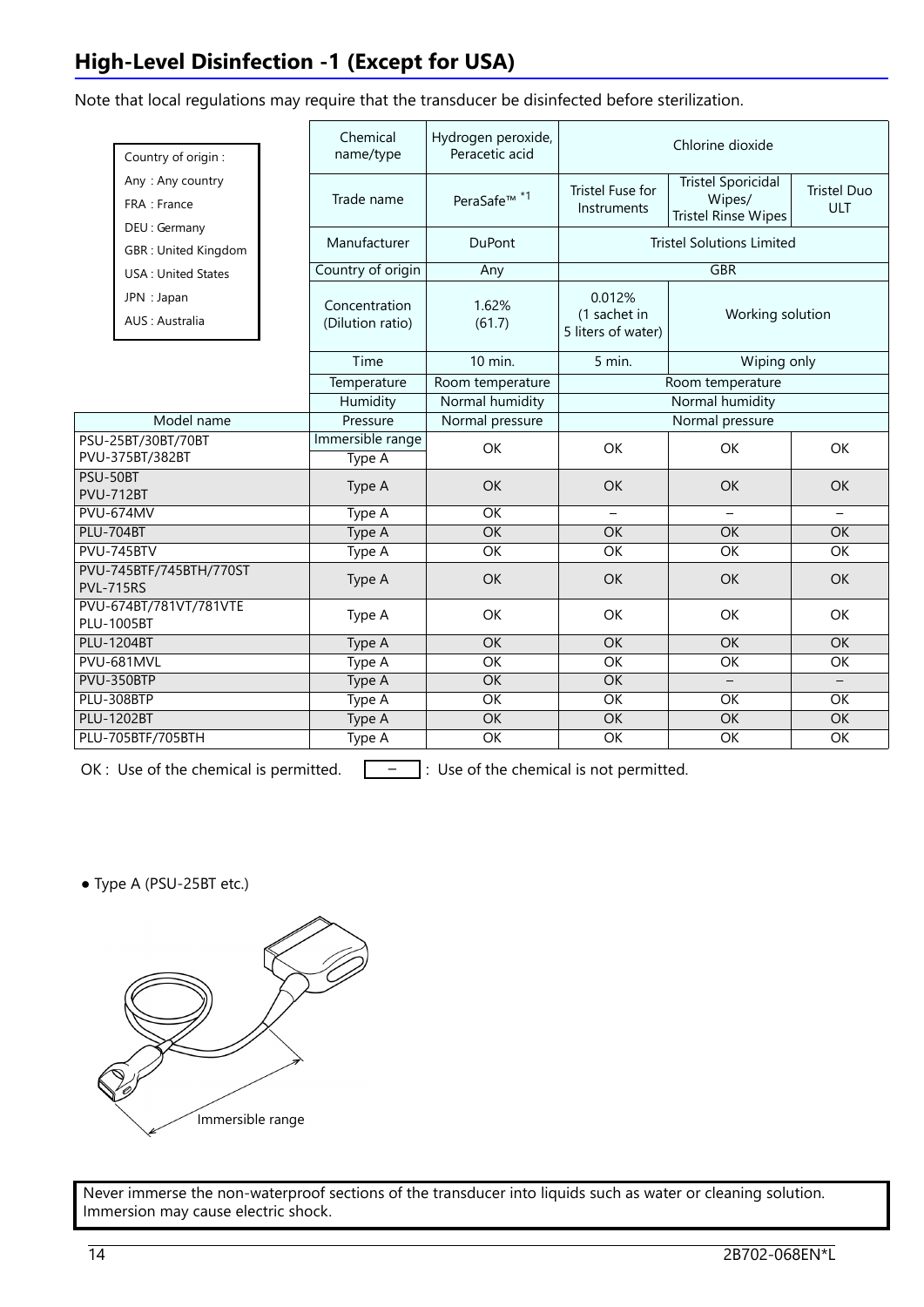| Succindialdehyde         |                                | Peracetic acid                 |                                | Ortho-<br>phthalaldehyde    |                                                                | Peracetic acid,<br>Hydrogen peroxide,<br>Acetic acid   |                          |
|--------------------------|--------------------------------|--------------------------------|--------------------------------|-----------------------------|----------------------------------------------------------------|--------------------------------------------------------|--------------------------|
|                          | gigasept <sup>®</sup> FF (new) | $NU$ -CIDEX®                   | Anioxyde<br>1000               | Opal™                       |                                                                | gigasept® PAA<br>mikrozid®<br>PAA wipes<br>concentrate |                          |
|                          | Schülke & Mayr GmbH            | <b>J&amp;J</b>                 | Laboratories<br><b>ANIOS</b>   | <b>Whiteley Medical</b>     |                                                                | Schülke & Mayr GmbH                                    |                          |
|                          | <b>DEU</b>                     | <b>GBR</b>                     | <b>FRA</b>                     | <b>AUS</b>                  |                                                                | <b>DEU</b>                                             |                          |
|                          | 5%<br>(20)                     | 0.35%<br>(working<br>solution) | 0.15%<br>(working<br>solution) | 0.57%<br>(Working solution) | 2%<br>(a double-chambered<br>bottle into 5 liters of<br>water) |                                                        | Working<br>solution      |
| 15 min. $\overline{2}$   | 60 min. $3$                    | 5 min.                         | 30 min.                        | 6 min.                      | 5 min. $4$                                                     | 15 min. $3$                                            | Wiping only              |
|                          | Room temperature               |                                | Room temperature               | Room temperature            |                                                                | Room temperature                                       |                          |
| Normal humidity          |                                | Normal humidity                |                                | Normal humidity             | Normal humidity                                                |                                                        |                          |
|                          | Normal pressure                |                                | Normal pressure                | Normal pressure             |                                                                | Normal pressure                                        |                          |
| OK                       | OK                             | OK                             | OK                             | OK                          | OK                                                             | OK                                                     | OK                       |
| <b>OK</b>                | OK                             | <b>OK</b>                      | OK                             | OK                          | <b>OK</b>                                                      | OK                                                     | <b>OK</b>                |
| $\qquad \qquad -$        | $\qquad \qquad -$              | $\qquad \qquad -$              |                                | OK                          | $\qquad \qquad -$                                              |                                                        | $\overline{\phantom{m}}$ |
| <b>OK</b>                | OK                             |                                | OK                             | OK                          | OK                                                             | OK                                                     | OK                       |
| OK                       | $\overline{OK}$                | $\overline{\phantom{0}}$       | $\overline{OK}$                | $\overline{OK}$             | OK                                                             | $-$                                                    | OK                       |
| OK                       | <b>OK</b>                      |                                | OK                             | OK                          | OK                                                             | <b>OK</b>                                              | OK                       |
| OK                       | OK                             |                                | OK                             | OK                          | OK                                                             | OK                                                     | OK                       |
| OK                       | $\overline{OK}$                | $\overline{\phantom{a}}$       | $\overline{OK}$                | OK                          | OK                                                             | $\overline{OK}$                                        | $\overline{OK}$          |
| $\overline{OK}$          | $\overline{OK}$                | $\overline{OK}$                | $\overline{OK}$                | $\overline{OK}$             | $\overline{\alpha}$                                            | $\overline{OK}$                                        | $\overline{OK}$          |
| OK                       | $\equiv$                       | $-$                            | OK                             | OK                          | OK                                                             | $\equiv$                                               | $\equiv$                 |
| OK                       | $\overline{OK}$                | OK                             | OK                             | OK                          | OK                                                             | $\overline{OK}$                                        | OK                       |
| OK                       | $\overline{OK}$                | OK                             | $\overline{OK}$                | OK                          | $\overline{OK}$                                                | $\overline{OK}$                                        | OK                       |
| $\overline{\phantom{0}}$ | $\overline{\phantom{0}}$       | $\overline{\phantom{0}}$       | $\overline{OK}$                | $\overline{OK}$             | OK                                                             | $\overline{OK}$                                        | OK                       |

\*1: PeraSafe™ may be classified as a sterilizing agent or as a high-level disinfectant depending on the local regulations.

\*2: For bacteria and fungi

\*3: For virucidal

\*4: For mycobactericidal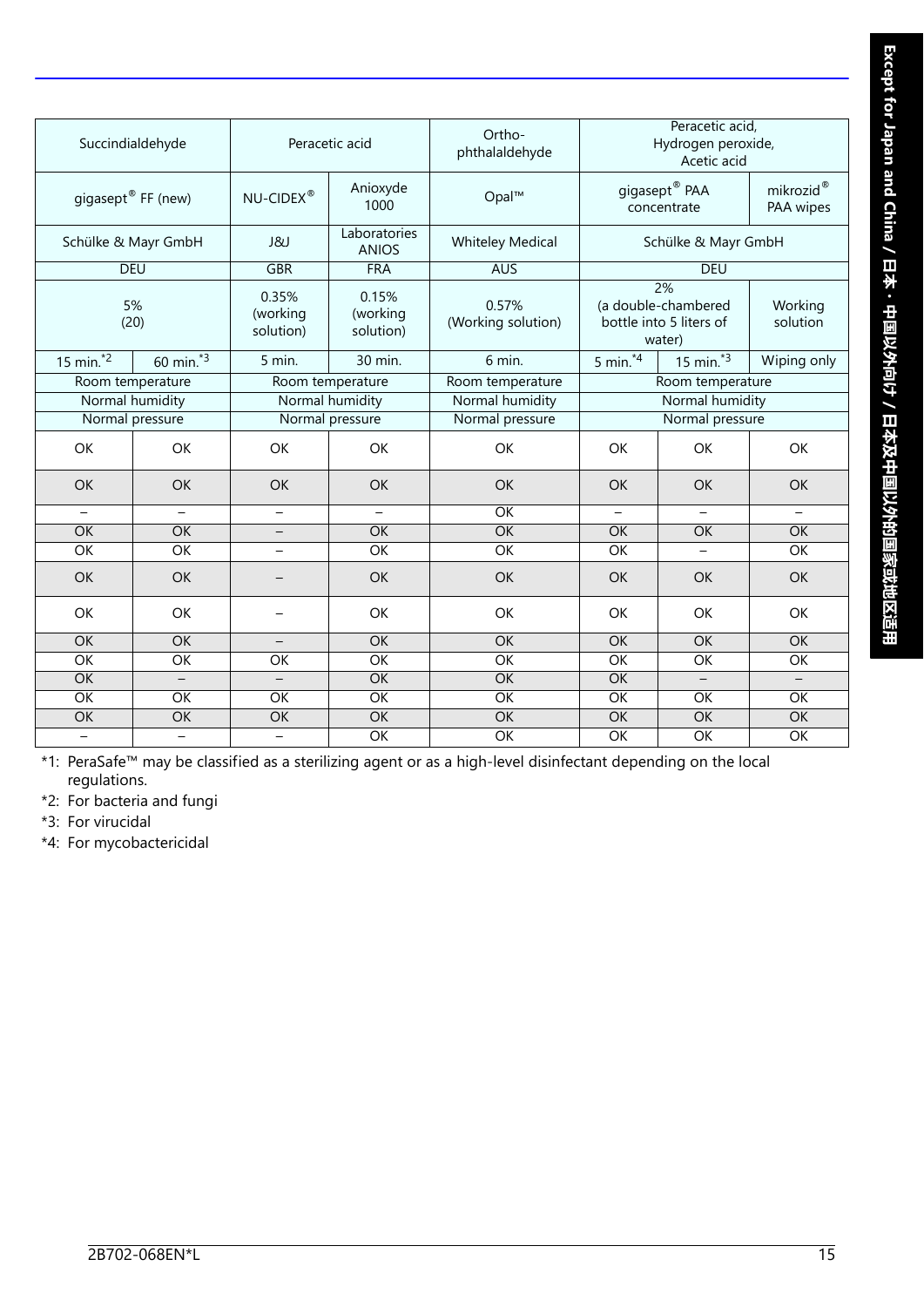## **High-Level Disinfection -2**

Note that local regulations may require that the transducer be disinfected before sterilization.

|                                                        | Chemical<br>name/type             | Glutaraldehyde                |                                            |                               |                               |                               |
|--------------------------------------------------------|-----------------------------------|-------------------------------|--------------------------------------------|-------------------------------|-------------------------------|-------------------------------|
| Country of origin:<br>Any: Any country<br>FRA : France | Trade name                        | $CIDEX^{\circledast}$         | CIDEX PLUS <sup>®</sup><br>28 day solution | MetriCide™                    | MetriCide™<br>28              | MetriCide™<br>Plus 30         |
| DEU : Germany<br><b>GBR: United Kingdom</b>            | Manufacturer                      | J&J<br><b>J&amp;J</b>         |                                            | Metrex Research, Inc.         |                               |                               |
| <b>USA: United States</b>                              | Country of origin                 | Any                           |                                            | <b>USA</b>                    |                               |                               |
| JPN : Japan<br>AUS: Australia                          | Concentration<br>(Dilution ratio) | 2.4%<br>(working<br>solution) | 3.4%<br>(working<br>solution)              | 2.6%<br>(working<br>solution) | 2.5%<br>(working<br>solution) | 3.4%<br>(working<br>solution) |
|                                                        | Time                              | 45 min.                       | 20 min.                                    | 45 min.                       | 90 min.                       | 90 min.                       |
|                                                        | Temperature                       | Room temperature              |                                            | 25°C (77°F)                   |                               |                               |
|                                                        | Humidity                          | Normal humidity               |                                            | Normal humidity               |                               |                               |
| Model name                                             | Pressure                          | Normal pressure               |                                            | Normal pressure               |                               |                               |
| PSU-25BT/30BT/70BT                                     | Immersible range                  | OK                            |                                            | OK                            |                               |                               |
| PVU-375BT/382BT                                        | Type A                            |                               |                                            |                               |                               |                               |
| PSU-50BT<br><b>PVU-712BT</b>                           | Type A                            | OK                            |                                            | <b>OK</b>                     |                               |                               |
| PVU-674MV                                              | Type A                            | OK                            |                                            |                               |                               |                               |
| <b>PLU-704BT</b>                                       | Type A                            | OK                            |                                            | OK                            |                               |                               |
| PVU-745BTV<br>PLU-705BTF/705BTH                        | Type A                            | OK                            |                                            | OK                            |                               |                               |
| PVU-745BTF/745BTH/770ST                                | Type A                            | OK                            |                                            | OK                            |                               |                               |
| <b>PVL-715RS</b>                                       | Type A                            | OK                            |                                            | OK                            |                               |                               |
| PVU-674BT/781VT/781VTE<br><b>PLU-1005BT</b>            | Type A                            | OK                            |                                            | <b>OK</b>                     |                               |                               |
| <b>PLU-1204BT</b>                                      | Type A                            | OK                            |                                            | OK                            |                               |                               |
| PVU-681MVL                                             | Type A                            | OK                            |                                            | $\overline{OK}$               |                               |                               |
| PVU-350BTP                                             | Type A                            | OK                            |                                            | $\overline{OK}$               |                               |                               |
| PLU-308BTP                                             | Type A                            | OK                            |                                            | OK                            |                               |                               |
| <b>PLU-1202BT</b>                                      | Type A                            | $\overline{OK}$               |                                            | OK                            |                               |                               |

OK : Use of the chemical is permitted.  $\boxed{\phantom{a}^- \phantom{a}}$  : Use of the chemical is not permitted.

- \*: For transducers with a thin cable, use a Trophon® EPR with a serial number beginning with 24100 or higher or a transducer cable clamp "T-Clamp". Please contact your Trophon® EPR representative for further information.
- Type A (PSU-25BT etc.)

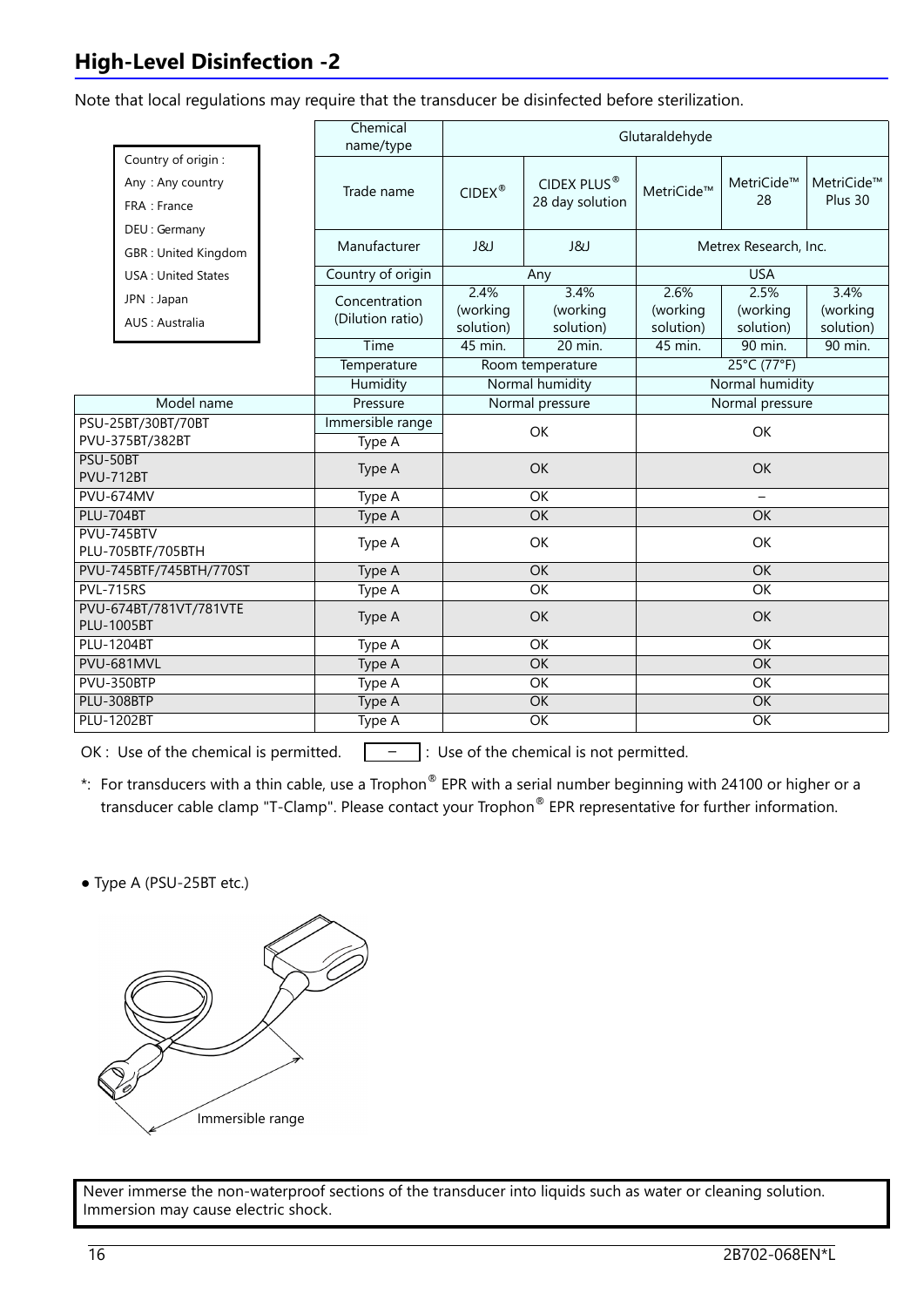| Glutaraldehyde                         |                                | Ortho-<br>phthalaldehyde    | Hydrogen peroxide                                          |                                                                  |                            |                                                                  |
|----------------------------------------|--------------------------------|-----------------------------|------------------------------------------------------------|------------------------------------------------------------------|----------------------------|------------------------------------------------------------------|
| WAVICIDE <sup>®</sup> -01              | Sporicidin <sup>®</sup>        | CIDEX <sup>®</sup> OPA      | Trophon <sup>®</sup> EPR                                   | Trophon <sup>®</sup> 2                                           | SPOROX <sup>®</sup> II     | Revital-Ox™<br>Resert <sup>®</sup><br>High Level<br>Disinfectant |
| <b>Medical Chemical</b><br>Corporation | Contec Inc.                    | J&J                         | Nanosonics Limited                                         |                                                                  | Sultan Healthcare          | <b>STERIS Corporation</b>                                        |
| <b>USA</b>                             | <b>USA</b>                     | Any                         | <b>AUS</b>                                                 |                                                                  | <b>USA</b>                 | <b>USA</b>                                                       |
| 2.5%<br>(working solution)             | 1.12%<br>(working<br>solution) | 0.55%<br>(working solution) | disinfection device.                                       | Use the disinfectant cartridges<br>specifically designed for the | 7.5%<br>(working solution) | 2%<br>(working solution)                                         |
| 45 min.                                | 20 min.                        | 12 min.                     | There are no disinfection related                          |                                                                  | 30 min.                    | 8 min.                                                           |
| Room temperature                       |                                | Room temperature            | parameters (temperature,                                   |                                                                  | Room temperature           | Room temperature                                                 |
| Normal humidity                        |                                | Normal humidity             | humidity, pressure, or time)<br>to be set by the operator. |                                                                  | Normal humidity            | Normal humidity                                                  |
| Normal pressure                        |                                | Normal pressure             |                                                            |                                                                  | Normal pressure            | Normal pressure                                                  |
| <b>OK</b>                              | <b>OK</b>                      | <b>OK</b>                   | OK*                                                        | OK                                                               | OK                         | OK                                                               |
| OK                                     | <b>OK</b>                      | OK                          | $OK*$                                                      | OK                                                               | OK                         | OK                                                               |
| $\overline{\phantom{0}}$               | $\overline{\phantom{0}}$       | OK                          | OK                                                         | OK                                                               | $\overline{\phantom{0}}$   | OK                                                               |
| OK                                     | OK                             | OK                          | $OK*$                                                      | <b>OK</b>                                                        | $\overline{OK}$            | $\overline{OK}$                                                  |
| OK                                     | OK                             | OK                          | OK*                                                        | OK                                                               | OK                         | $\qquad \qquad -$                                                |
| OK                                     | OK                             | $\overline{OK}$             | OK*                                                        | $\overline{OK}$                                                  | $\overline{OK}$            | OK                                                               |
| $\overline{OK}$                        | $\overline{OK}$                | $\overline{OK}$             | $\overline{\phantom{0}}$                                   | $\overline{\phantom{m}}$                                         | $\overline{OK}$            | $\overline{OK}$                                                  |
| OK                                     | OK                             | OK                          | OK                                                         | OK                                                               | OK                         | OK                                                               |
| OK                                     | OK                             | OK                          | OK                                                         | OK                                                               | OK                         | $\overline{OK}$                                                  |
| $\overline{OK}$                        | $\overline{\phantom{0}}$       | <b>OK</b>                   | OK                                                         | OK                                                               | $\overline{OK}$            | $\overline{OK}$                                                  |
| $\overline{OK}$                        | OK                             | OK                          | $\overline{\phantom{0}}$                                   | $\equiv$                                                         | $\equiv$                   | $\equiv$                                                         |
| $\overline{OK}$                        | OK                             | OK                          |                                                            |                                                                  | $\overline{OK}$            | $\overline{OK}$                                                  |
| $\overline{OK}$                        | OK                             | OK                          | OK                                                         | OK                                                               | $\overline{OK}$            | OK                                                               |
|                                        |                                |                             |                                                            |                                                                  |                            |                                                                  |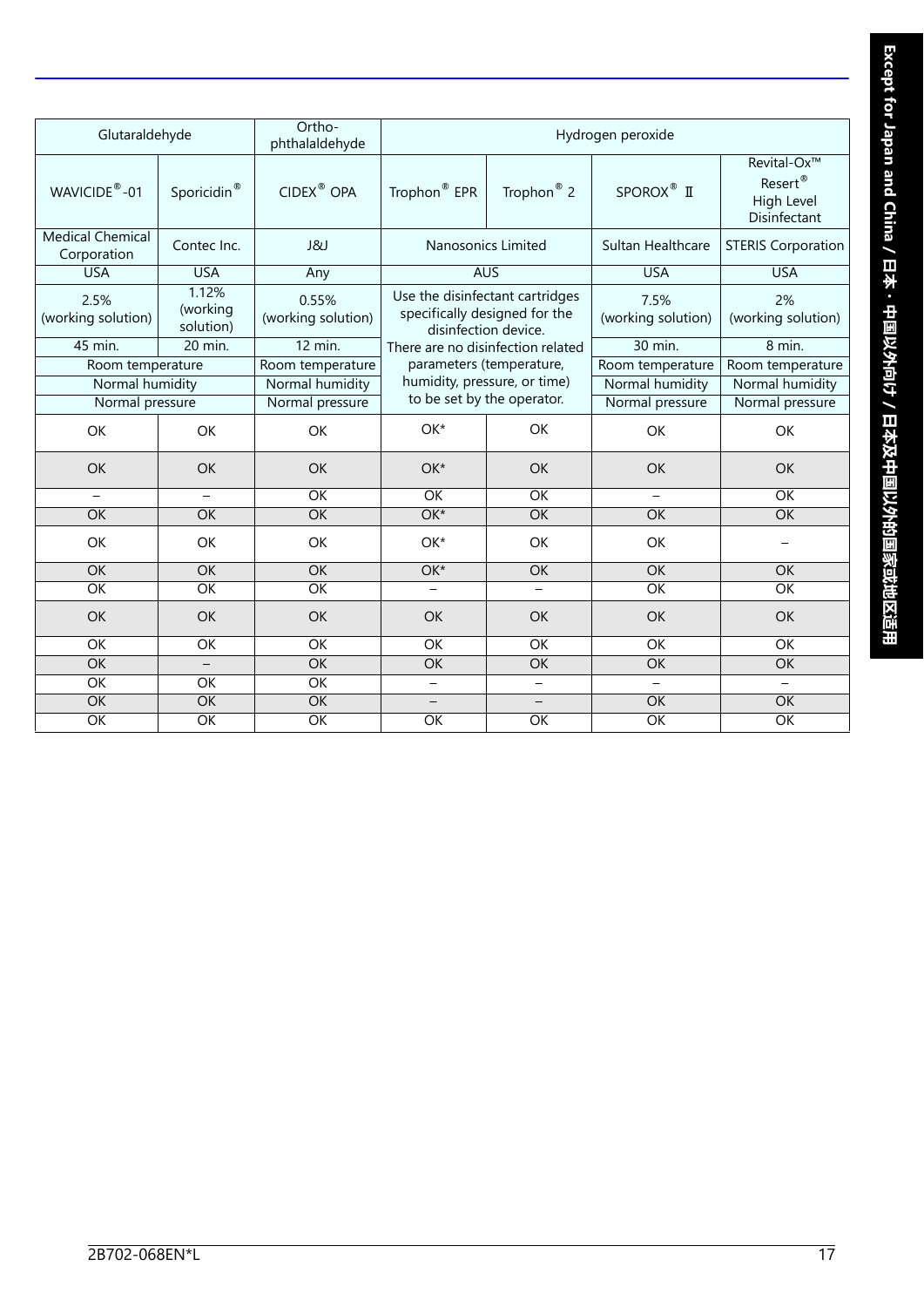## **Sterilization**

Note that local regulations may require that the transducer be disinfected before sterilization.

|                                                                                   | Chemical<br>name/type             | Ethylene oxide gas *1                                   |                                                           | Hydrogen peroxide plasma* <sup>2</sup>                                                                |                                                                                                                           |  |
|-----------------------------------------------------------------------------------|-----------------------------------|---------------------------------------------------------|-----------------------------------------------------------|-------------------------------------------------------------------------------------------------------|---------------------------------------------------------------------------------------------------------------------------|--|
| Country of origin :<br>Any: Any country                                           | Trade name                        | Ethylene oxide gas                                      |                                                           | STERRAD <sup>®</sup><br>50/100S/200/NX                                                                | STERRAD <sup>®</sup><br>100NX                                                                                             |  |
| FRA : France                                                                      | Manufacturer                      | Any manufacturer                                        |                                                           | <b>J&amp;J</b>                                                                                        |                                                                                                                           |  |
| DEU: Germany                                                                      | Country of origin                 |                                                         | Any                                                       | Any                                                                                                   |                                                                                                                           |  |
| GBR: United Kingdom<br><b>USA: United States</b><br>JPN : Japan<br>AUS: Australia | Concentration<br>(Dilution ratio) | 10%                                                     | 20%*5                                                     | Use STERRAD system cassettes specifically<br>designed for the sterilizer.                             |                                                                                                                           |  |
|                                                                                   | Time                              | Exposure time:<br>7 hours<br>Aeration time:<br>12 hours | Exposure time:<br>3.5 hours<br>Aeration time:<br>12 hours | Select [SHORT Cycle] for<br>STERRAD 100S/200 <sup>*4</sup> and<br>[STANDARD Cycle] for<br>STERRAD NX. | Select [EXPRESS Cycle].<br>There are no<br>sterilization related<br>parameters<br>(temperature,<br>humidity, pressure, or |  |
|                                                                                   | Temperature                       | 50°C (122°F)                                            | 60°C (140°F)                                              | There are no sterilization<br>related parameters                                                      |                                                                                                                           |  |
|                                                                                   | Humidity                          | 50%                                                     |                                                           | (temperature, humidity,<br>pressure, or time) to be                                                   | time) to be set by the<br>operator.                                                                                       |  |
| Model name                                                                        | Pressure                          | 980 hPa [gauge]                                         |                                                           | set by the operator.                                                                                  |                                                                                                                           |  |
| PSU-25BT/30BT/70BT<br>PVU-375BT/382BT                                             |                                   |                                                         | OK                                                        | OK <sup>*7, *8</sup>                                                                                  |                                                                                                                           |  |
| PSU-50BT<br><b>PVU-712BT</b>                                                      |                                   |                                                         |                                                           |                                                                                                       |                                                                                                                           |  |
| <b>PVU-674MV</b>                                                                  |                                   |                                                         |                                                           | $\equiv$                                                                                              |                                                                                                                           |  |
| <b>PLU-704BT</b>                                                                  |                                   |                                                         | <b>OK</b>                                                 | OK <sup>*7, *8</sup>                                                                                  |                                                                                                                           |  |
| PVU-745BTV                                                                        | $\overline{\phantom{0}}$          | $OK^{\overline{6}}$                                     | OK                                                        | $OK*7, *8$                                                                                            |                                                                                                                           |  |
| PVU-745BTF/745BTH                                                                 |                                   | $OK*6$                                                  | $\overline{OK}$                                           | OK <sup>*7, *8</sup>                                                                                  |                                                                                                                           |  |
| <b>PVL-715RS</b>                                                                  |                                   |                                                         |                                                           | $\overline{OK}$                                                                                       |                                                                                                                           |  |
| PVU-770ST                                                                         |                                   |                                                         |                                                           | OK                                                                                                    | $OK*7, *8$                                                                                                                |  |
| <b>PVU-674BT</b><br><b>PLU-1005BT</b>                                             |                                   |                                                         | -                                                         | OK                                                                                                    | $OK^{*7, *8}$                                                                                                             |  |
| <b>PLU-1204BT</b>                                                                 |                                   |                                                         | $\qquad \qquad -$                                         | OK                                                                                                    | $OK*7, *8$                                                                                                                |  |
| PVU-681MVL                                                                        | $\equiv$                          |                                                         | $\equiv$                                                  |                                                                                                       |                                                                                                                           |  |
| PVU-350BTP <sup>*3</sup>                                                          | OK                                | $OK*6$                                                  | OK                                                        | OK <sup>*7, *8</sup>                                                                                  |                                                                                                                           |  |
| PLU-308BTP <sup>*3</sup>                                                          | OK                                | $OK*6$                                                  | OK                                                        | OK <sup>*7, *8</sup>                                                                                  |                                                                                                                           |  |
| PVU-781VT/781VTE                                                                  | $\equiv$                          | $OK*6$                                                  | OK                                                        | $OK*7, *8$                                                                                            |                                                                                                                           |  |
| <b>PLU-1202BT</b>                                                                 | $\overline{\phantom{0}}$          | $OK*6$                                                  | OK                                                        | $OK*7,*8$                                                                                             |                                                                                                                           |  |
| PLU-705BTF/705BTH                                                                 |                                   | $OK*6$                                                  | OK                                                        | $OK*7, *8$                                                                                            |                                                                                                                           |  |

OK : Use of the chemical is permitted.  $\boxed{\phantom{a}^- \phantom{a}}$  : Use of the chemical is not permitted.

- \*1: After sterilization, thoroughly degas the transducer to remove all gas residues on the transducer.
- \*2: Note that the label on the transducer may fade. This is not an abnormality.
- \*3: The biopsy adaptors, needle stopper, and depth gauge supplied with the transducer can be also sterilized by highpressure steam sterilization (temperature: 134°C (273.2°F), holding time: 18 min).
- \*4: For STERRAD 100S/200 for the USA, no Cycle option is provided.
- \*5: Not for use in the USA.
- \*6: These items have been confirmed to withstand 120 cycles of sterilization using the method described in this manual.
- \*7: One transducer can be sterilized per sterilization cycle. Do not perform sterilization for more than one item at a time.
- \*8: There may be sticky areas on the cable, however, this is not a fault. If there are sticky areas, wipe them with a soft cloth or gauze moistened with ethanol.